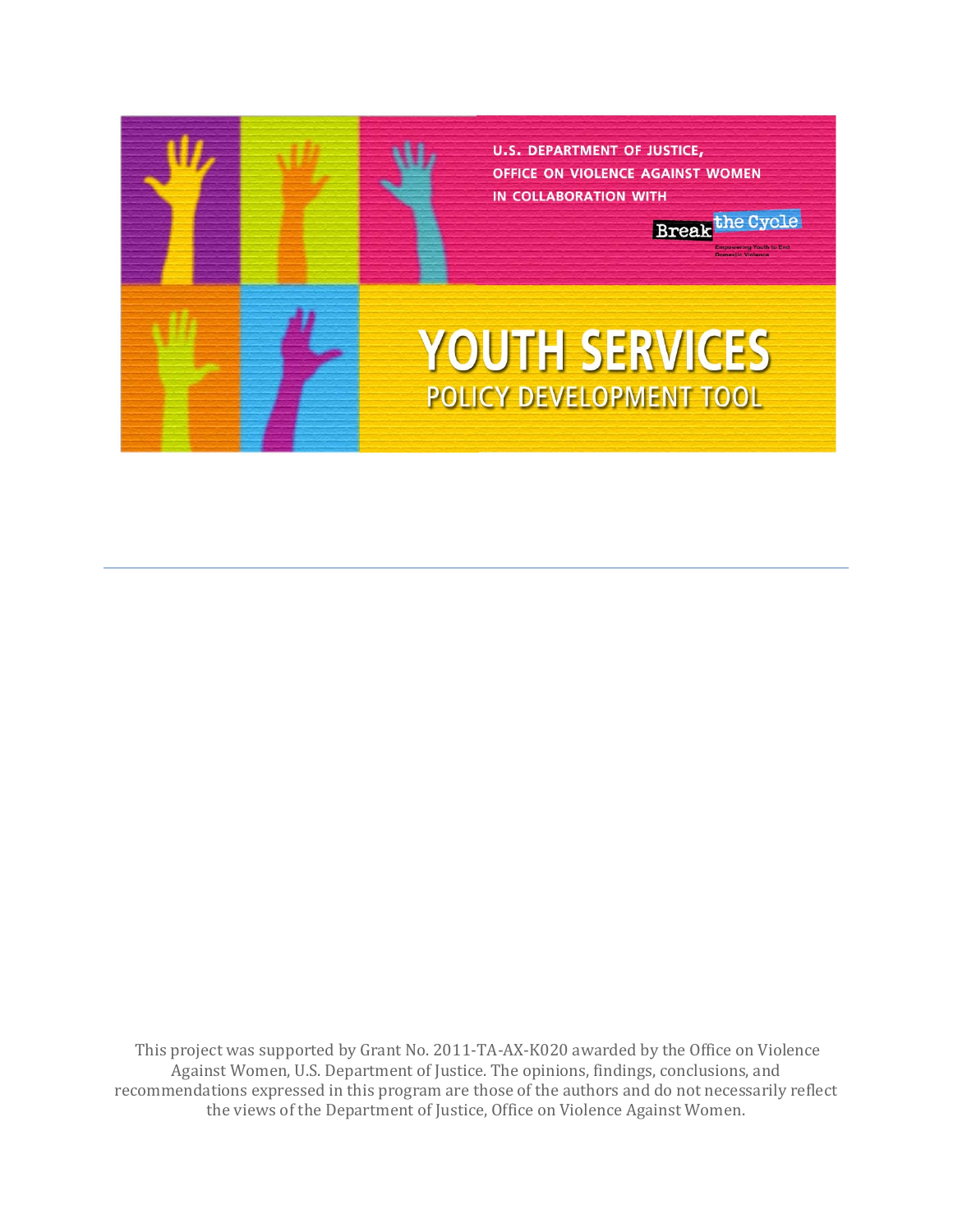# TABLE OF CONTENTS

| APPENDIX III.B - SAMPLE RELEASE: WITH CONSENT FROM AN UNEMANCIPATED MINOR AND |  |
|-------------------------------------------------------------------------------|--|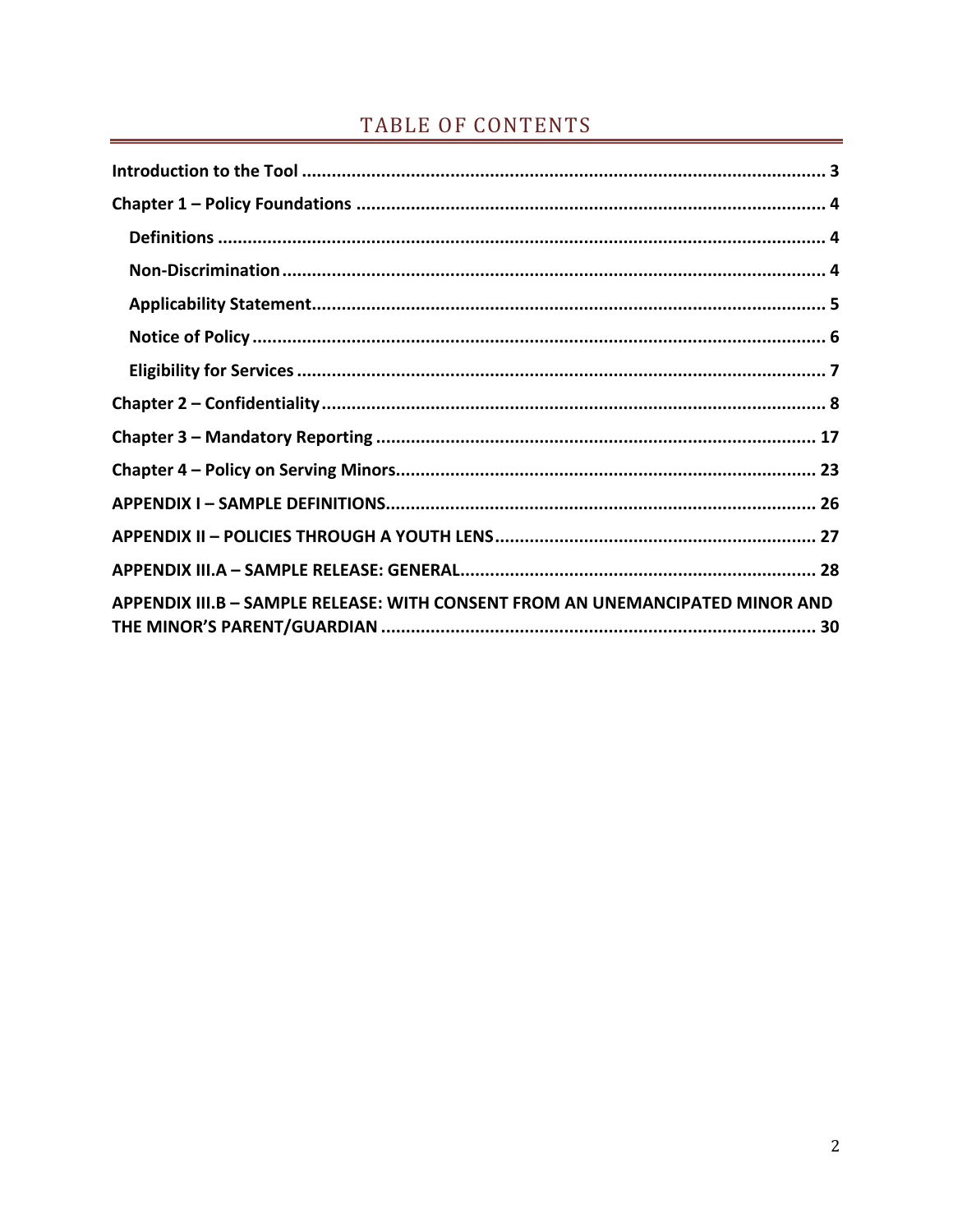# INTRODUCTION TO THE TOOL

The Policy Development Tool was created to help Youth Services grantees progress from the project planning phase to the implementation phase of the Youth Services grant. Before grant project teams ("project teams") can begin to implement programs, all must review their organizational policies and develop new or update existing policies to ensure that policies are tailored to serve youth survivors of domestic violence, dating violence, sexual assault, and stalking.

This tool outlines the key elements in building comprehensive, coherent, and youth survivorcentered organizational policies, including which policies a project team should have, why those policies are important, and how to develop those policies effectively. Within each section of the tool are examples of policy language selected from current Youth Services grantees who have developed and implemented successful programs or sample language.

**NOTE: This is a product of Break The Cycle's Technical Assistance Center and is not intended to be seen as legal interpretation or legal advice. This tool is not official guidance from The Office on Violence Against Women (OVW).**

## DEFINITIONS FOR THE TOOL

**Participant** – A young person between 13-25 who is seeking services from a youth-serving organization.

**Organization** – Any agencies or organization involved in the provision of services under the Youth Services grant.

**Minor** –A young person under the age of 18.

**NOTE:** There are recommended definitions for terms that should be integrated into organizational policies in Appendix I – Sample Definitions (e.g., mature minor, emancipated minor, dating abuse)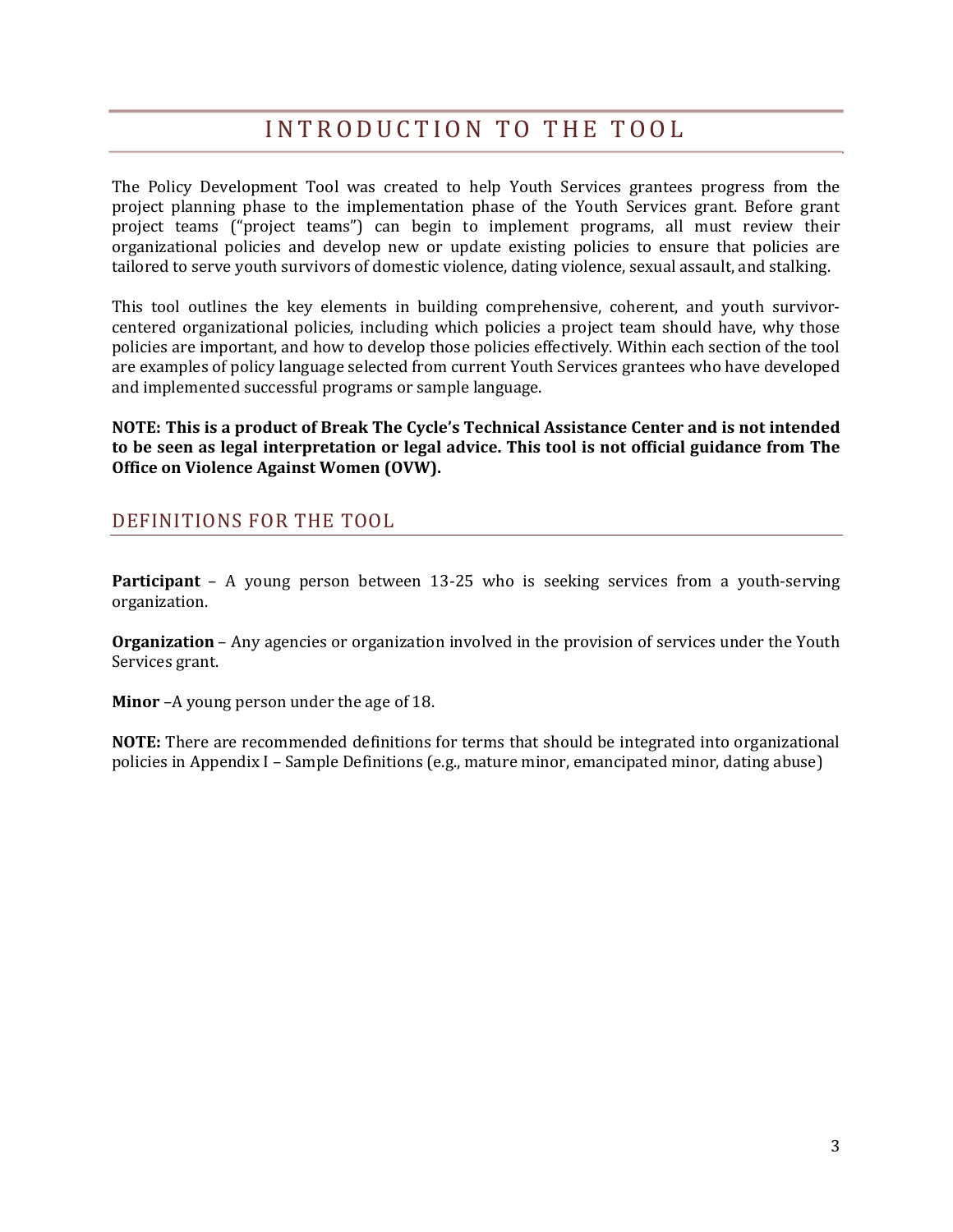# CHAPTER 1 – POLICY FOUNDATIONS

When creating an organizational policy, there are certain foundational elements that should be included to ensure that all staff, program participants, or other readers have a shared understanding of the key terms in the policy, the application of the policy, and notification of the policy. Additionally, all organizations should include non‐discrimination policies and statement's of the organization's commitment to protect staff, participants, and others from abusive behavior when providing or accessing services. The following Chapter will detail these foundational elements and provide examples of what language to include in each section.

## WHY INCLUDE A DEFINITION SECTION IN YOUR POLICIES?

Definitions of key terms help all readers understand the meaning and scope of policies and can guide those responsible for creating procedures based on policies, or enforcing policies, to correctly follow the intent of the policy-makers.

## WHAT SHOULD A DEFINITIONS SECTION INCLUDE?

The definitions section of an organization's policies should list and define all key terms used within the organization's policies. Youth Services grantees, specifically, should define words that discuss the youthrelated aspect of their work. For example, if a policy describes what must be done for a participant who is a minor, explain what "minor" means. Defining terms related to abuse is also important. If terms have specific legal meanings or are defined by law, include the legal language (e.g., emancipated minor).

Additionally, organizations that require participants meet specific qualifications to participate in a program should clearly define those qualifications. For example, if services are only available for "adults," define the age range of an "adult." Similarly, if there are different services available for "youth," "teens," or "adolescents,"

**The following is a brief list of terms that may need a definition:**

**Youthrelated terms: minor, emancipated minor, mature minor, child, teen, young adult, youth, adolescent, adult, parent/guardian**

**Abuserelated terms: dating partner, dating abuse, physical abuse, emotional abuse, sexual abuse, survivor/victim, offender /perpetrator, predominant aggressor**

*See Appendix I – Sample Definitions.*

define the age ranges that are encompassed by these terms. Explicitly note if there are exceptions to these age ranges (e.g., if a 16-year-old who is an emancipated minor can participate in "adult" programs).

# WHAT IS A NON-DISCRIMINATION POLICY?

A Non‐Discrimination Policy notifies staff, participants, community members, and others that discriminatory behavior is not tolerated or practiced by the organization. Non‐Discrimination Policies outline who the policy applies to (e.g., staff and participants) and what groups of people are protected from discrimination.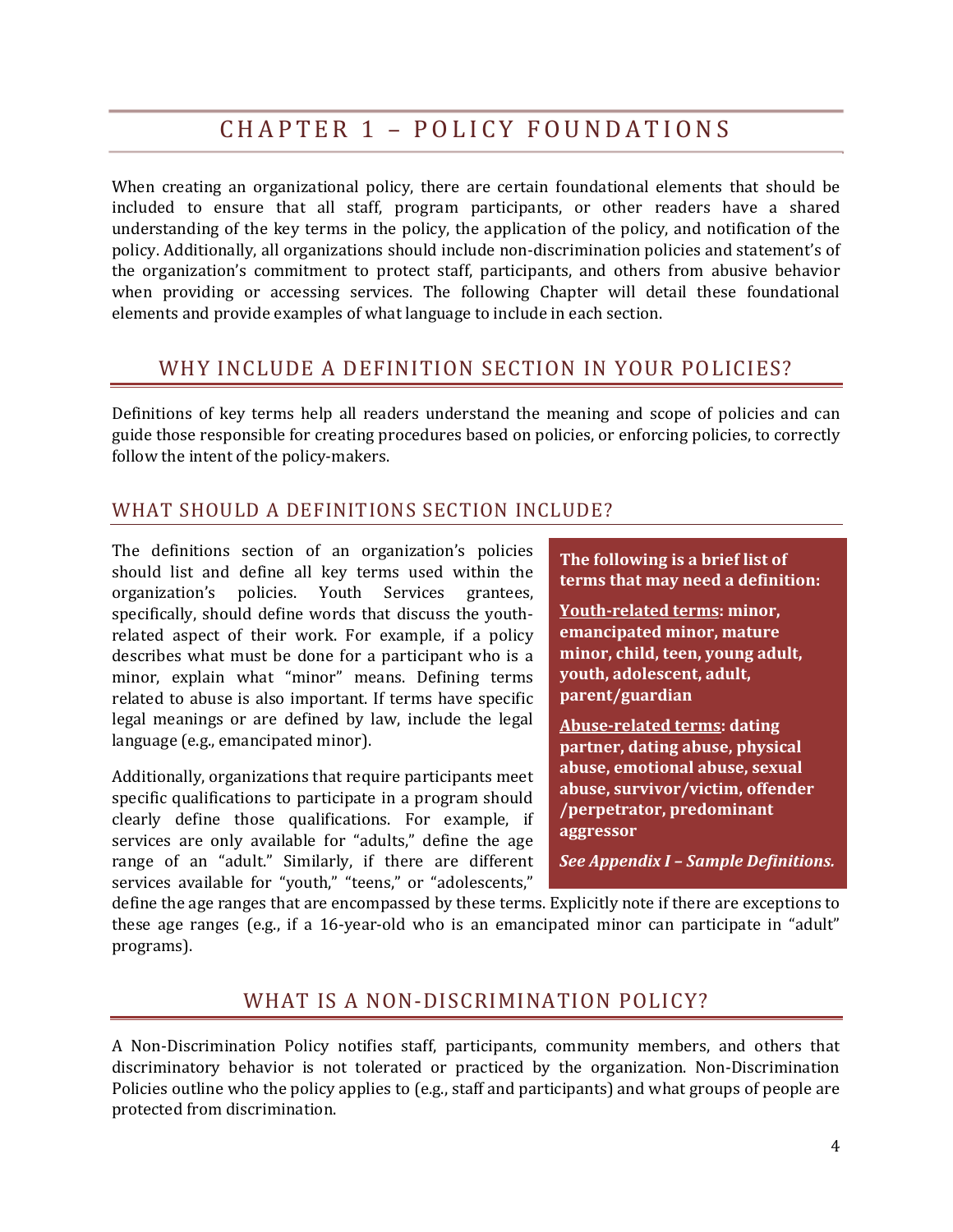## WHY WRITE A NON-DISCRIMINATION POLICY?

Non-Discrimination Policies help to create an equitable workplace and community by setting standards of behavior for staff and participants to follow. Importantly, non-discrimination policies create an environment where staff and participants do not need to fear mistreatment because of who they are. For this reason, Non-Discrimination Policies can create an organizational environment that is safe for staff and participants to disclose abuse and to seek help. For example, if an organization's non-discrimination policy includes non-discrimination on the basis of sexual orientation and experience surviving abuse, a lesbian participant may feel more comfortable disclosing abuse and asking for assistance.

## WHAT SHOULD A NON‐DISCRIMINATION POLICY INCLUDE?

- A clear list of who must follow the policy, potentially including staff, volunteers, participants, members, clients, or sub‐contractors.
- Language that outlines what type of environment the policy seeks to create in the organization. For example, a Non‐Discrimination Policy might be written to create an equal opportunity for employment or an equal opportunity for participation based on certain protected characteristics.

**Remember, simply stating that an organization does not discriminate "unlawfully" or works in accordance with federal and state laws is usually not enough to be fully protective.**

- A listing of protected characteristics, that may include: race, class, ethnicity, national origin, immigration status, religion, sex, sexual orientation, gender identity or expression, age, height, weight, disability status, veteran status, military obligations, parental status, and relationship status.
- A clause protecting staff or participants who disclose their status as a victim of violence or who request accommodations related to surviving violence.

# WHAT IS AN APPLICABILITY POLICY?

An Applicability Policy explains the circumstances in which a policy should be used, including which persons are covered by the policy and what types of behavior are covered by the policy. An Applicability Policy can also explain which policies apply to which types of person (e.g., a policy that applies only to staff versus a policy that applies to both staff and participants). Applicability may be a stand-alone clause at the beginning of a policy, or may be incorporated into each of a set of policies as appropriate.

# WHY WRITE AN APPLICABILITY POLICY?

Staff, participants, and others can look at an applicability policy to determine whether or not certain organizational policies apply to them. Notice of whether a policy applies will help individuals understand their rights and obligations.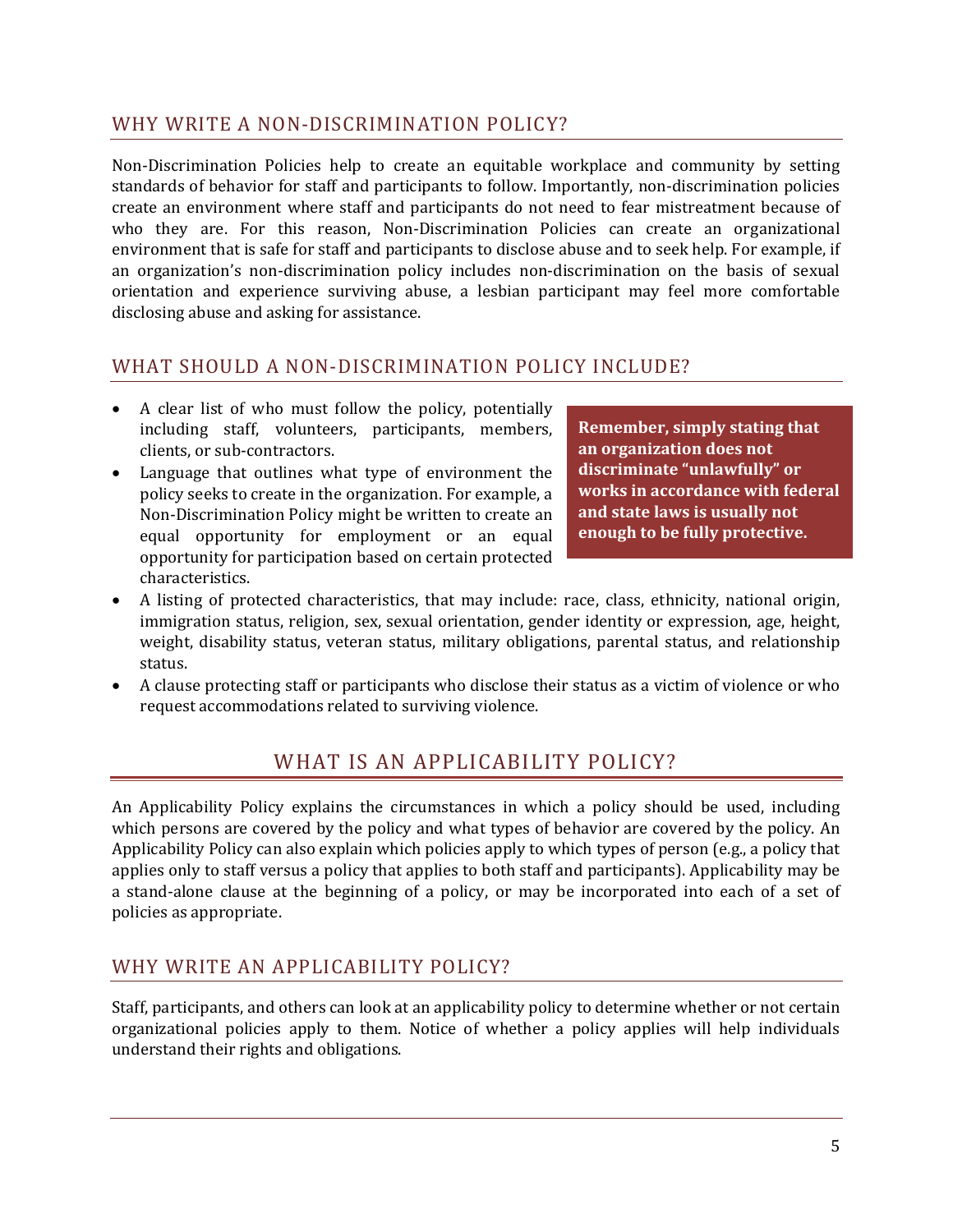# WHAT SHOULD AN APPLICABILITY POLICY INCLUDE?

An Applicability Policy should include a clear explanation of who is covered by which of the organization's policies and should detail which types of behaviors are covered. For example, an organization may choose to apply its policies to behaviors conducted while staff or participants are at the organization or at an organization‐sponsored function. Another organization may choose to apply its policies to staff acting in their professional capacity or to cover certain behaviors of participants when off‐site.

# WHAT IS A NOTICE OF POLICY STATEMENT AND WHY WRITE IT?

Organizational policies are most useful when all staff and participants know about, understand, and follow them. A Notice of Policies statement is a clause in a policy that states when, where, and how a policy will be distributed or made available to staff, participants, and other interested persons, such as community partners or parents. A Notice of Policy statement can also include a Notice of Review that states when reviews of the policies will occur and how staff, participants, and others will be involved in the review process and notified of any changes.

# WHAT SHOULD A NOTICE OF POLICY INCLUDE?

## DISTRIBUTION PLAN

- Outline when the policy will be distributed and by whom.
- Explain how new staff or participants can obtain the policy and how others will receive it on a regular basis (e.g., annually or every 6 months) for review.
- Detail how an individual can obtain a copy of the policy after original distribution and between scheduled distribution dates. Consider posting the policy (or parts of it) on the organization's website to provide access for all parties.

## PLAN FOR POLICY REVIEW AND NOTIFICATION OF CHANGES

- Include how often the organization will review policies (e.g., every year)
- Detail the process by which the policy will be reviewed
- List who will be involved in the review process.
- Explain how staff, participants, and others will be notified of the review process, their ability to participate, and any changes made to the policies.

## SAMPLE NOTICE OF POLICY

The policies of [this organization] will be distributed to all staff during new staff orientation and once a year during the staff member's annual review. If changes are made to the policies, all staff will be *notified immediately. The policies that are applicable to participants will also be given in paper form to new participants during intake. Policies applicable to participants include: Confidentiality, Reporting, Screening, Eligibility, and all other policies that detail the rights or responsibilities of participants. If changes are made that are relevant to participants, staff will inform participants of*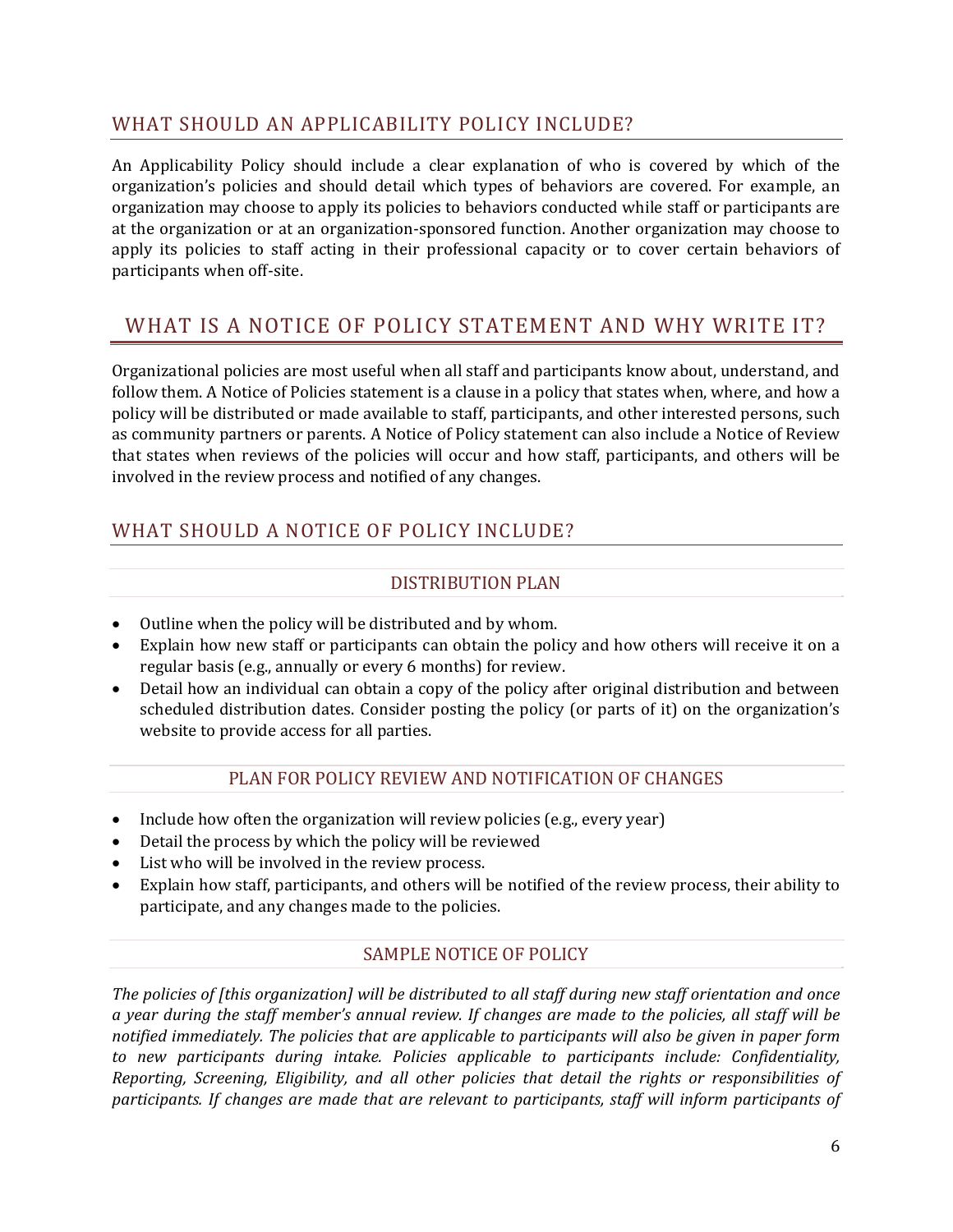*these changes within two weeks of the change. All organizational policies will be available on [the organization's] internal internet so that all staff can access them at any time. Staff will tell participants that staff will provide them with additional copies of relevant policies upon request.* Policies will be reviewed once every two years (or as needed). The Executive Director and at least one *member of each Department will participate in the review process. Each department will decide who* will be involved in the review process. All staff will be notified of the review process and will be given a *chance to comment on any suggested changes before they are made to the policies. Once changes are* made to the policies, all staff will be notified of the changes and trained on any new or substantially *altered policies. Staff will also notify participants and others affected by the changes.*

# WHAT IS AN ELIGIBILITY FOR SERVICES POLICY?

Most organizations have guidelines that detail who can participate in their programs or receive services. An Eligibility for Services Policy outlines these guidelines and provides staff and participants with clear instructions about who can, and who cannot, participate in an organization's programs. Organizations may have different eligibility for different programs. If there are different services with different eligibility guidelines, each of these levels of eligibility should be spelled out in an Eligibility Policy (or within the policies that outline those specific programs).

**An Eligibility of Services Policy should note any specific requirements for minors who are participating in programs or accessing services, including sexual and health services.**  *See* **Chapter 4 – Policy on Serving Minors for more information.**

# WHAT SHOULD AN ELIGIBILITY FOR SERVICES POLICY INCLUDE?

- Detailed eligibility requirements for program participation including requirements related to: age, gender, experience of abuse, language fluency, whether the participant has minor children, income guidelines, legal conflicts
- Explanation of when, if at all, there are exceptions to eligibility requirements. For example, a program might have an eligibility requirement that participants are 18 or older, but may make an exception for an emancipated minor. Similarly, a program may require that participants are under a certain level of income, but may make exceptions for survivors of violence.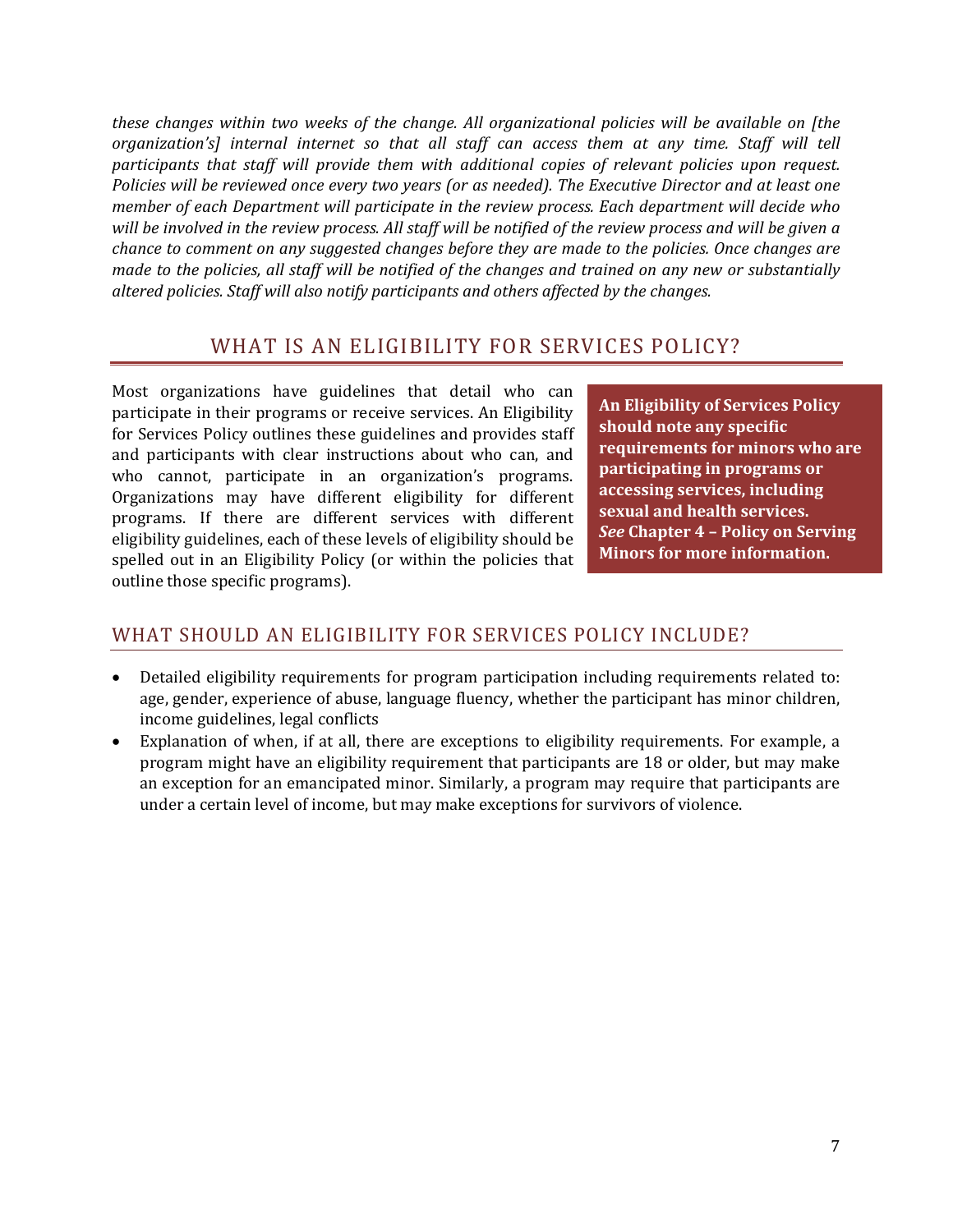# CHAPTER 2 – CONFIDENTIALITY

# WHAT IS CONFIDENTIALITY?

Confidentiality is the duty of an organization's employees not to disclose certain information that a participant has shared with them. Confidentiality is also the right of the participant to know what information can or will be shared with others and how this information will be shared. Confidentiality policies may be based on professional ethical rules or legal duties of an organization and its staff and volunteers; policies may also be based on an organization's values that go beyond the ethical or legal requirements. Confidentiality applies to information staff and volunteers gather from or observe while working with program participants.

General confidentiality policies also address how an organization will store participant information and the procedures for sharing information. Youth‐specific confidentiality policies also address the ways that information about youth participants will be shared with the participants' parents or guardians and when a parent or guardian must be involved in releases of information.

# WHY WRITE A POLICY ABOUT CONFIDENTIALITY?

## BECAUSE YOU CAN

A clear confidentiality policy will instruct all staff and volunteers about how they communicate information they have gathered, observed, or learned about the participants. Confidentiality policies should be shared with participants so participants know that their information will not be shared without their permission or without certain exceptions being met. Sharing confidentiality policies with participants will help build trust between staff and participants, because participants will know what they can tell staff in confidence.

### BECAUSE YOU SHOULD

Federal programs that fund many organizations require fund recipients to follow specific rules related to information they gather from survivors of abuse. The laws governing those federal programs and recipients of funding from them are listed below. Professional codes and state laws may also provide guidance on confidentiality for youth‐survivor serving agencies.

**Remember, this tool is a product of the Technical Assistance Center and is not intended to be legal interpretation or legal advice. This tool is not official guidance from OVW.**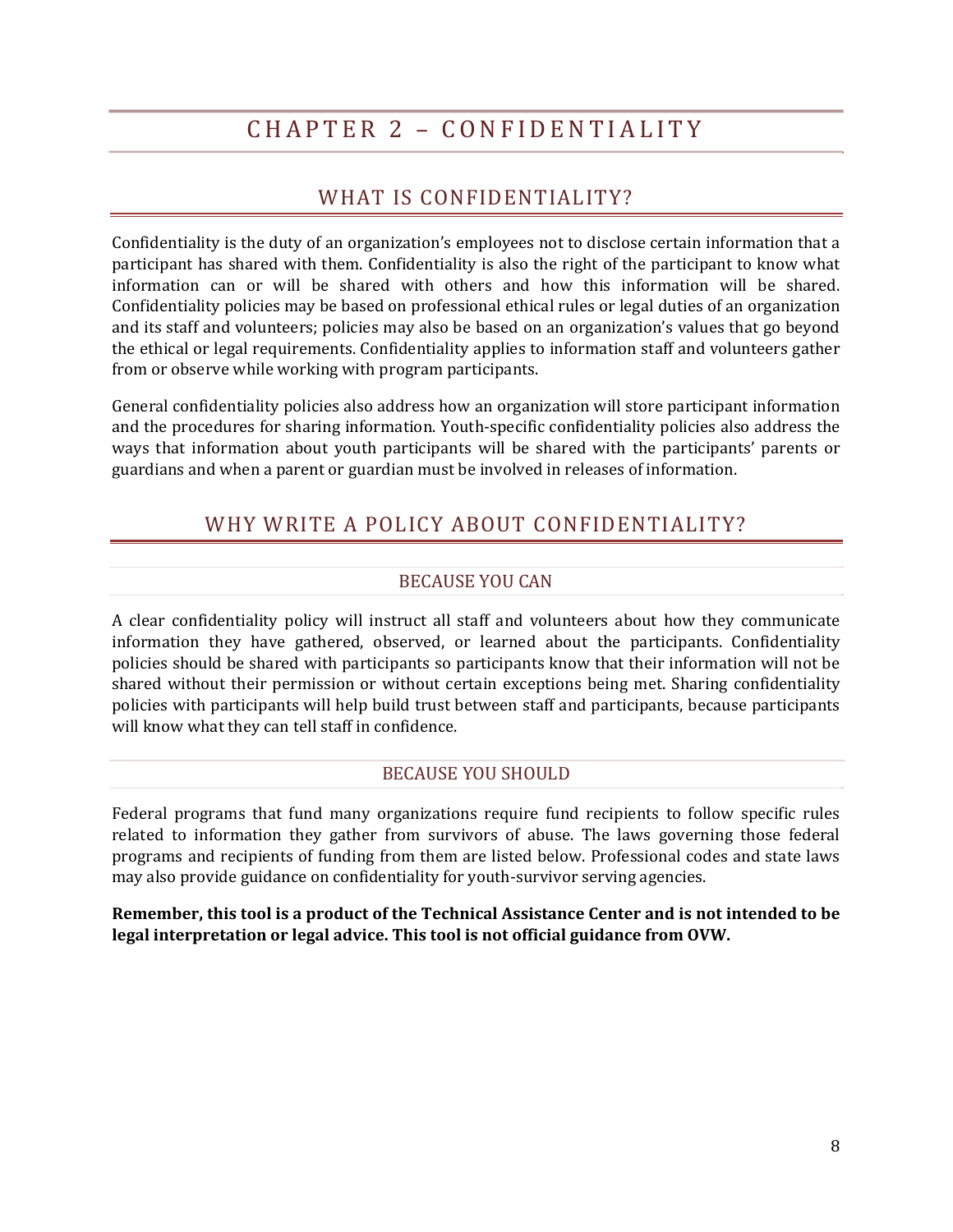# VIOLENCE AGAINST WOMEN AND DEPARTMENT OF JUSTICE REAUTHORIZATION ACT (VAWA)

### Applies to:

• All recipients of VAWA funded grants through OVW, **including all Youth Services grantees.**

#### Requires organizations to:

Maintain confidentiality of personally identifying information for anyone who requests or receives services from a victim services organization. Personally identifying information includes: first and last name, home or other physical address, contact information, social security number, and "any other information, including date of birth, racial or ethnic background, or religious affiliation, that, in combination with [the other listed information] would serve to identify any individual."3

Exceptions to confidentiality requirement:

- If the organization receives informed, written, reasonably time‐limited consent from recipient of services. **Note: if the recipient is an unemancipated minor, a nonabusive parent or guardian must cosign the release.**<sup>4</sup>
- If the organization is compelled to disclose the information by statute (e.g., mandatory reporting of child abuse) or a court mandate (e.g., a signed order from a judge, not simply a subpoena) that specifically addresses confidentiality. Disclosure is still limited to the least amount of information necessary to comply with the statute or court order.

#### **What is an "unemancipated minor"?**

According to the Confidentiality Institute & the National Network to End Domestic Violence:

*"Emancipation" is determined by state law, and teens can be "emancipated" for different purposes (e.g., a 14 year old may be able to consent to receive health care services but not to marry). There is no language in VAWA that identifies a specific age where a parent or guardian's consent is no longer needed. If your state allows programs to provide services to a teenager without a parent or guardian's consent, then the teenager may be allowed to sign her or his own release without a parent or guardian's approval.*

*See: FAQ on Survivor Confidentiality Releases*

## **What is a "nonabusive" parent/guardian?**

 "Non‐abusive" is not defined by VAWA. In determining whether a minor participant has a non‐abusive parent/guardian available to sign a release, use existing organizational policies and professional training and judgment.

<u> 1989 - Johann Stein, marwolaethau a bh</u>

<sup>1</sup> Note, a reauthorization of VAWA is currently pending and may be passed in 2012. Implementation of changes made to VAWA may be immediate upon passage or may be scheduled to apply to recipients at a future date.

<sup>2 42</sup> USC § 13925(b)(2)(2008)

<sup>3 42</sup> USC § 13925 (a) (18)

<sup>4</sup> According to the version of VAWA that is law in April 2012, grantees shall not: "reveal individual client information without the informed, written, reasonably time-limited consent of the person (or in the case of an unemancipated minor, the minor and the parent or guardian or in the case of persons with disabilities, the guardian) about whom information is sought, whether for this program or any other Federal, State, tribal, or territorial grant program, except that consent for release may not be given by the abuser of the minor, person with disabilities, or the abuser of the other parent of the minor. 42 U.S.C. § 13925 (b)(2)(B)(ii) (ii). **Note, changes to this provision are likely in the upcoming reauthorization of VAWA.**

<sup>4</sup> FVPSA Confidentiality obligations at 42 USC § 10402 mirror those of VAWA at 42 USC § 13925

<sup>4 45</sup> CFR § 164.501‐164.534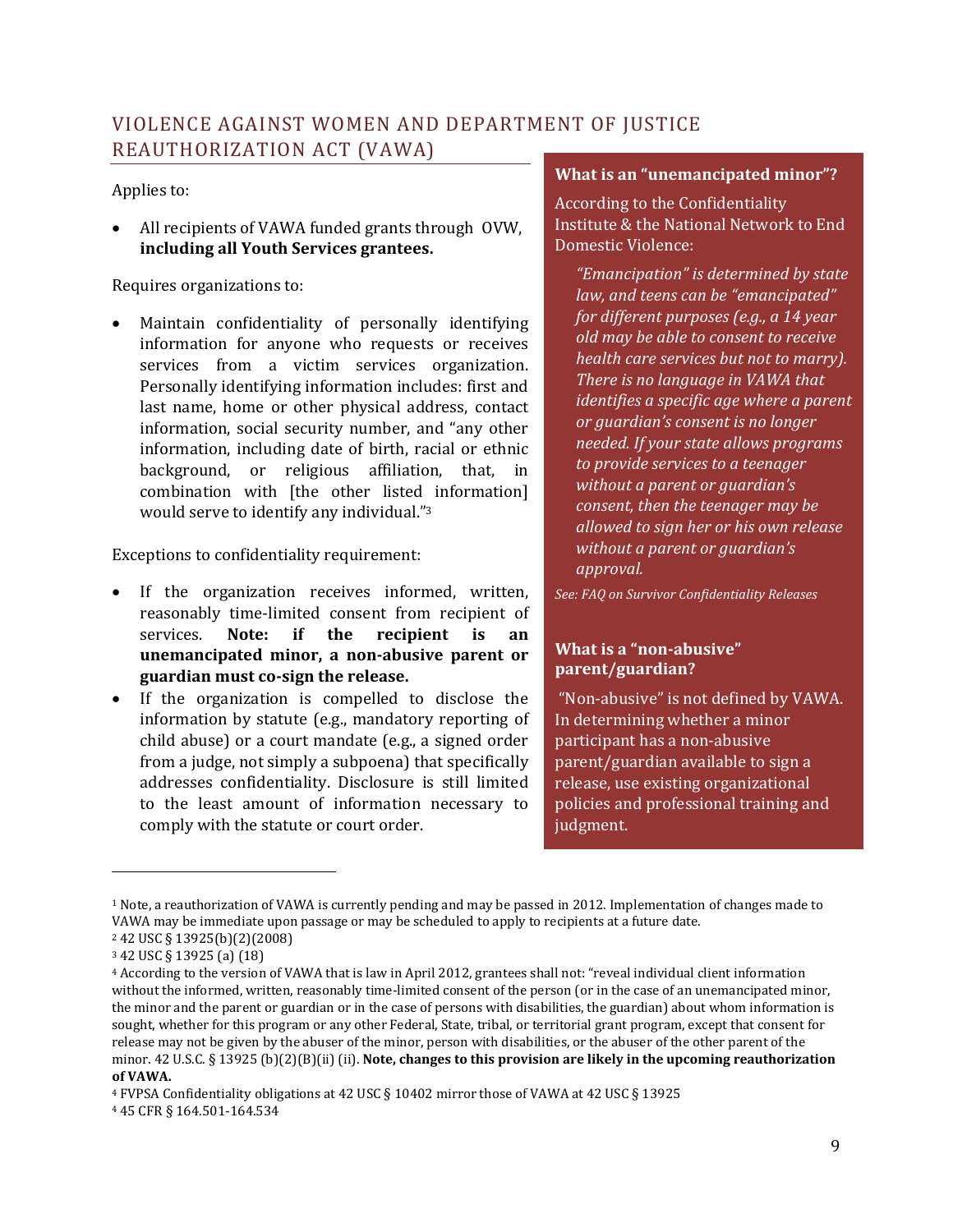# FAMILY VIOLENCE PREVENTION SERVICES ACT (FVPSA)5

Applies to:

• All recipients of grants administered by the Family Violence Prevention Services Administration (usually shelters).

Requires organizations to:

• Maintain confidentiality of personally identifying information in the same way outlined above for VAWA grantees.

Exceptions to confidentiality requirement:

- If the organization receives informed, written, reasonably time-limited consent from recipient of services. **Note: if the recipient is an unemancipated minor, a nonabusive parent or guardian must cosign the release.**
- If the organization is compelled to disclose the information by statute (e.g., mandatory reporting of child abuse) or a court mandate (e.g., a signed order from a judge, not simply a subpoena) that specifically addresses confidentiality. Disclosure is still limited to the least amount of information necessary to comply with the statute or court order.

# HEALTH INSURANCE PORTABILITY AND ACCOUNTABILITY ACT (HIPAA)6

## Applies to:

- Health plans, health care clearinghouses, and healthcare providers who bill for health care services.
- Most youth- or survivor-serving organizations do not have to comply with HIPAA requirements, but may if they have healthcare providers on staff. Organizations may also work in collaboration with community partners who are required to comply with HIPAA.

**Generally under HIPAA, the personal representative of a minor acts on behalf of the minor and thus will have access to (and ability to sign a waiver for) confidential health records,** *unless* **the child has been abused by the parent seeking the records or if giving access to the parent could endanger the child and giving the adult access is not in the best interest of the minor.6**

Requires covered entities to:

• Protect electronic and paper health information with limited exceptions for permitted or consented‐to disclosure. 7

<sup>5</sup> FVPSA Confidentiality obligations at 42 USC § 10402 mirror those of VAWA at 42 USC § 13925

<sup>6 45</sup> CFR § 164.501‐164.534

<sup>7 45</sup> CFR § 164.502(g)(5)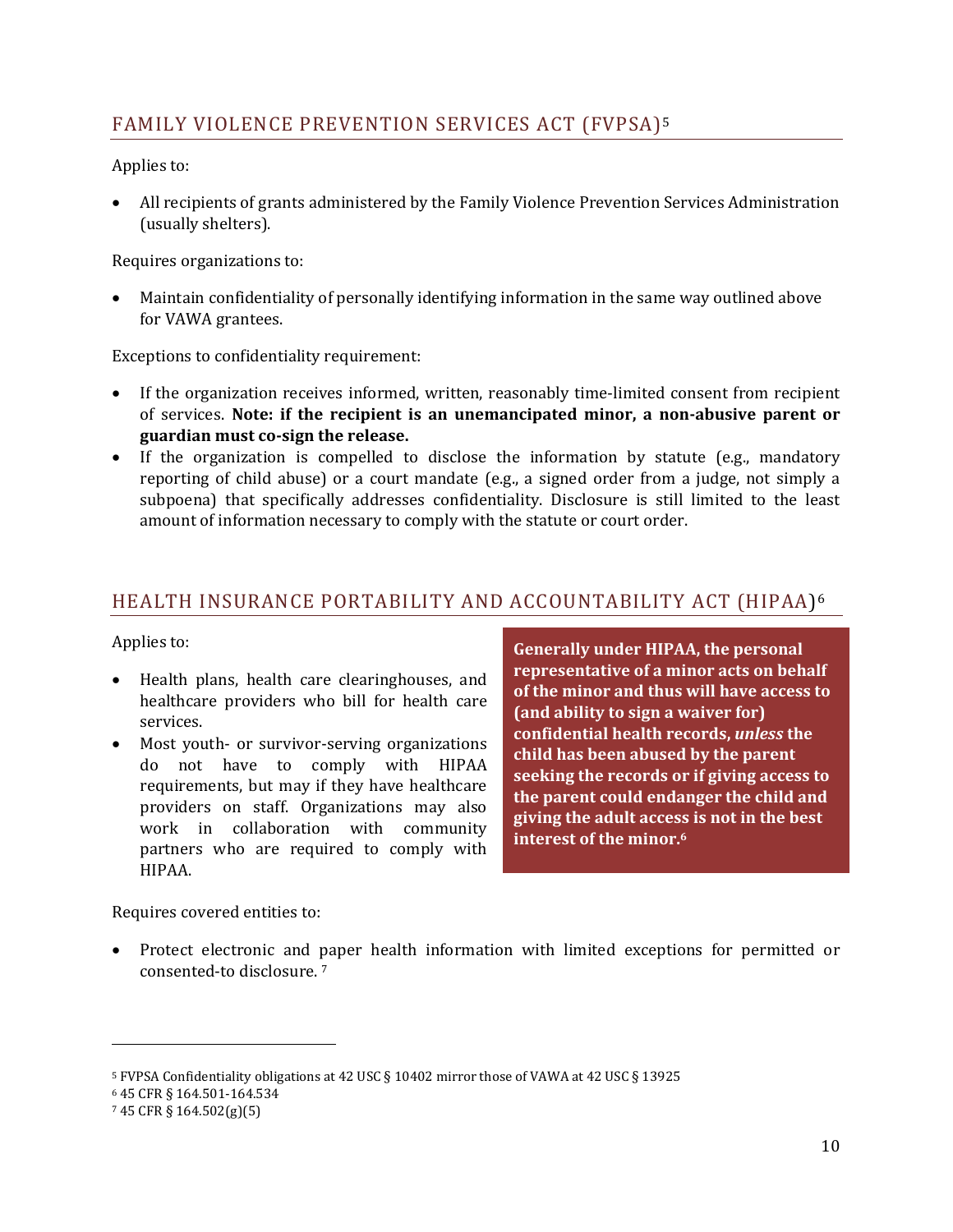# JEANNE CLERY DISCLOSURE OF CAMPUS SECURITY POLICY AND CAMPUS CRIME STATISTICS (CLERY) ACT8

## Applies to:

- Colleges and universities that participate in U.S. financial aid programs.
- Most youth- or survivor-serving organizations do not have to comply with Clery reporting requirements, but they may work with community partners who do.

### Requires schools to:

- Report crime data, including information about domestic violence, dating violence, sexual assault, and stalking. Does not require that personally identifying information be reported and does not override protections in place under VAWA or FVPSA or protections of attorneys, counselors, physicians, victims advocates, etc.
- Disclosure is required from campus security officials only, not faculty, counselors, or others.

# FAMILY EDUCATIONAL RIGHTS AND PRIVACY ACT (FERPA)9

Applies to:

• Educational institutions that are recipients of Department of Education funding. Most youth‐ or survivor-serving organizations do not have to comply with FERPA, but they may work with community partners who do.

### Requires schools to:

- Refrain from sharing student's educational records with any person or institution (unless they obtain written permission or an exception applies).
- Allow parents/guardians to access and make decisions about their children's records until the child becomes an "eligible student" by becoming 18 or enrolling in a post-secondary school.

Exceptions to disclosure requirement:

- School has obtained written permission from parent or eligible student.
- School is complying with a subpoena or court order or responding to requirements of state or federal law.
- School is disclosing to school officials with legitimate interests, other schools (if student is transferring), officials conducting an audit or evaluation or parties conducting certain studies for or on behalf of the school, to parties who require it to process financial aid for the student, accrediting organizations, or appropriate officials if there is a health or safety emergency.
- School is disclosing "directory" information and has given the parent or eligible student reasonable time to request that the information not be disclosed.

<sup>8</sup> *20* USC § 1092 (f)

<sup>9 20</sup> USC § 1232g; 34 CFR Part 99

<sup>10 34</sup> CFR § 99.31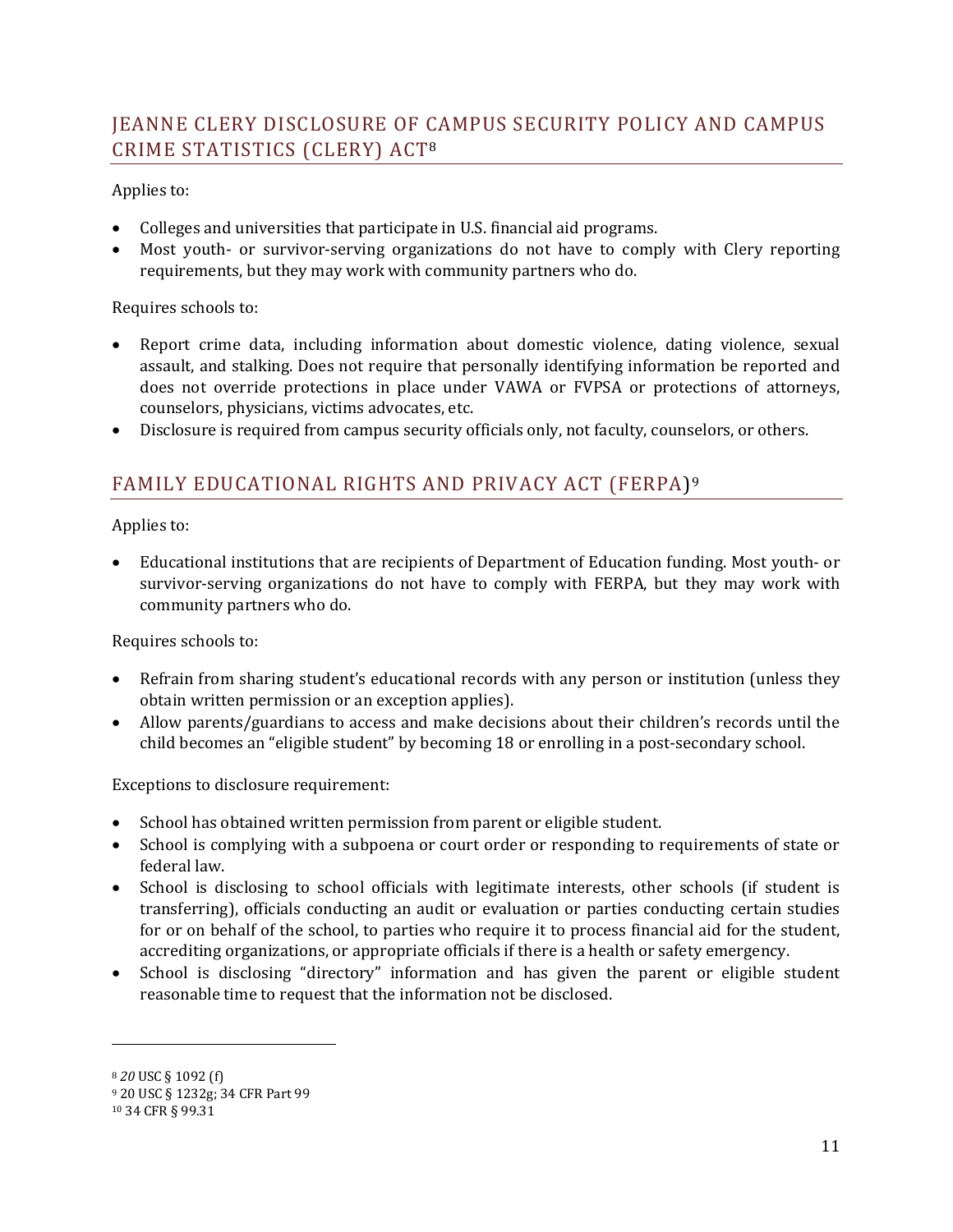## PROFESSIONAL CODES OF ETHICS

Survivor- and youth-serving organizations are often staffed by individuals who are attorneys, social workers, or other professions that have codes of ethics. Professional codes of ethics may require staff who are licensed as attorneys or social workers to comply with specific confidentiality requirements that are more strict than the general requirements of all staff.

## STATE LAW

State law may also outline confidentiality requirements for victim/survivor advocates. These laws often define eligible advocates, require advocates to refrain from sharing information about survivors/victims with whom they work, and outline when advocates must disclose confidential information.

# WHAT SHOULD A POLICY ABOUT CONFIDENTIALITY INCLUDE?

Youth services grantees should write a Confidentiality Policy that responds to the needs and rights of survivors of abuse, youth participants, and participants' parents or guardians. Grantees should also create policies that are as protective as possible of participant information and that, at a minimum, comply with VAWA requirements and any codes of ethics for staff with licenses or with designated confidentiality requirements based on state law.

## INSTRUCTION ON WHAT INFORMATION WILL BE KEPT CONFIDENTIAL

• Cover any participant information that is potentially identifiable in a confidentiality policy. Potentially identifiable information includes clear identifiers, such as name and social security number, but can also include information about the participant that when aggregated could reasonably lead someone to identify the participant.

**Information that could lead to identification could look different in a small rural town than it would in a large city. Seemingly disconnected pieces of information may lead to identification of a victim particularly if the victim is in a small community.**

- Note differences in what information is confidential for minors and what information will be disclosed to parents/guardians. Explain what information about a minor participant will be shared with parents/guardians with the minor's consent and what information will be shared with parents/guardians even without consent. Create a policy that is as protective of a minor's information as possible while at the same time encouraging healthy and appropriate parental involvement.
- Explain that, unless a detailed exception applies, information will be kept confidential even after the participant is no longer receiving services and even after the staff who work with the participant leave the organization.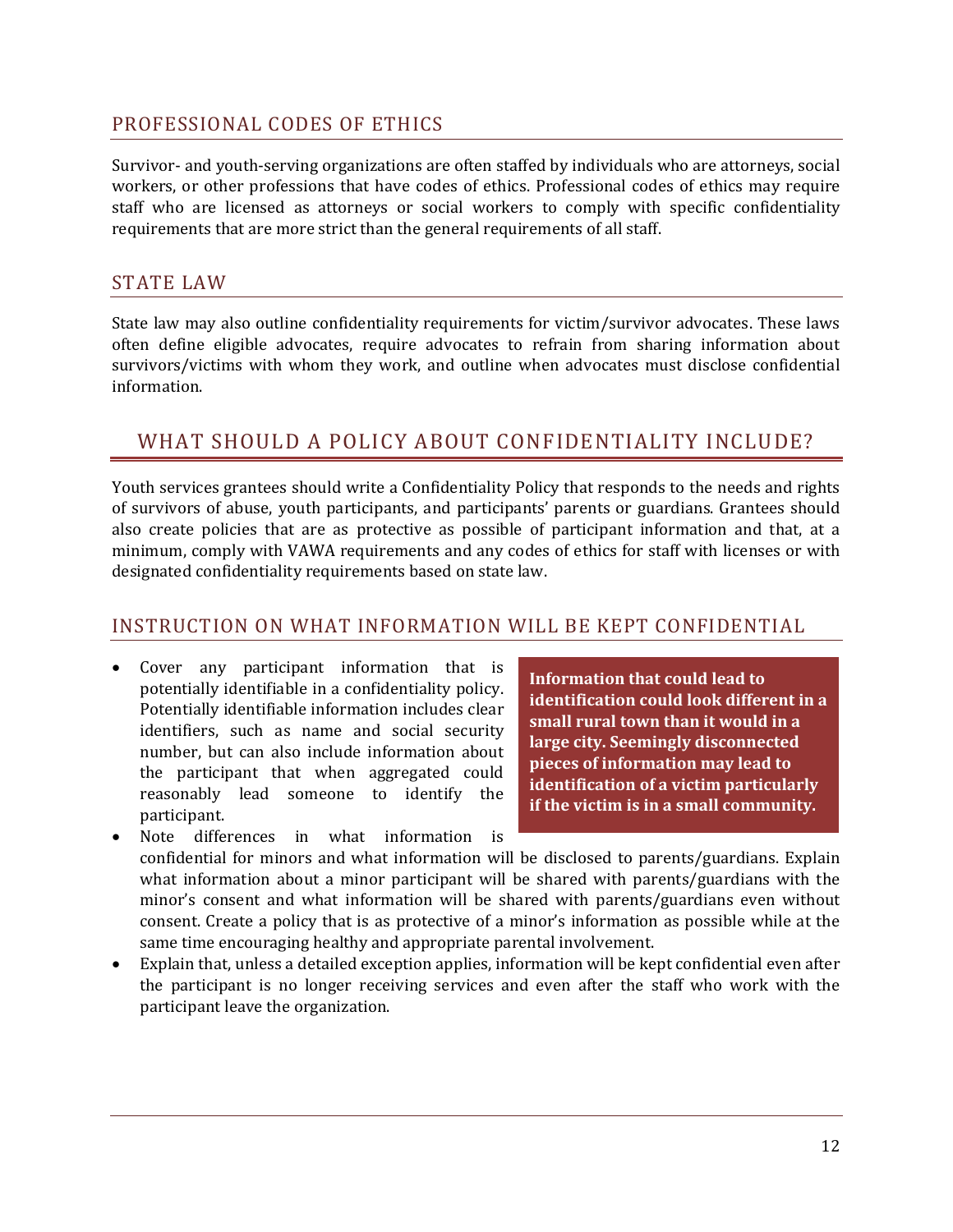# EXPLAINATION OF WHAT KEEPING SOMETHING "CONFIDENTIAL" MEANS

- Include the types of information that can be shared within the organization. Limit information sharing even when permitted to assure that participant information is only shared when necessary.
- Encourage staff, volunteers, and others not to discuss confidential information in public spaces within the organization or anywhere outside of the organization.

# LIST OF STAFF AND OTHERS COVERED BY POLICY

- List the staff positions that are covered under the confidentiality policy.
- Note if certain staff (e.g., counselors, attorneys, staff supervised by attorneys, etc.) have additional confidentiality requirements based on the professional ethics rules for the job they currently hold. Include a detailed explanation each level of confidentiality required for each type of staff member. Also clearly explain procedures that must be followed to segregate information if staff members have different confidentiality requirements so that participant information is protected and staff are complying with their professional rules.
- Include a note that working in partnership with individuals from other agencies does not waive confidentiality requirements.
- Though not required by law, include a requirement that participants also adhere to confidentiality policies regarding information they learn about other participants.

# EXCEPTIONS WHEN INFORMATION CAN OR MUST BE DISCLOSED

- Detail when confidential information must be or can be disclosed. Include which staff must or can disclose what type of information, when, and to whom.
- Assure that Confidentiality Policies align with Mandated Reporting Policies (Chapter 3) and Minor Consent to Services Policies (Chapter 4) to make a coherent set of policies.

# PLAN FOR DISSEMINATING THE POLICY TO PARTICIPANTS

• Include a detailed, developmentally-appropriate explanation of the Confidentiality Policy in intake material so that participants are aware of how and when, if at all, their information will be shared with parents/guardians or others.

## RECORDKEEPING GUIDANCE

- Describe who has access to participant files and when they have access. Do clients? Do staff who do not work directly with participants? Do participants' parents/guardians? Remember, that some staff may have different professional ethics responsibilities and records may need to be segregated between staff members or departments.
- Include protocols regarding what information about a participant is written down and saved, either physically or electronically.
- Discuss timelines for how long files are saved, stored, and destroyed.
- Detail where participant files are kept when they are in active use. Include guidance about how files are secured while at the organization (locked file cabinets, password-protected accounts) and what precautions must be taken when files are removed from the office or when electronic files are accessed off site.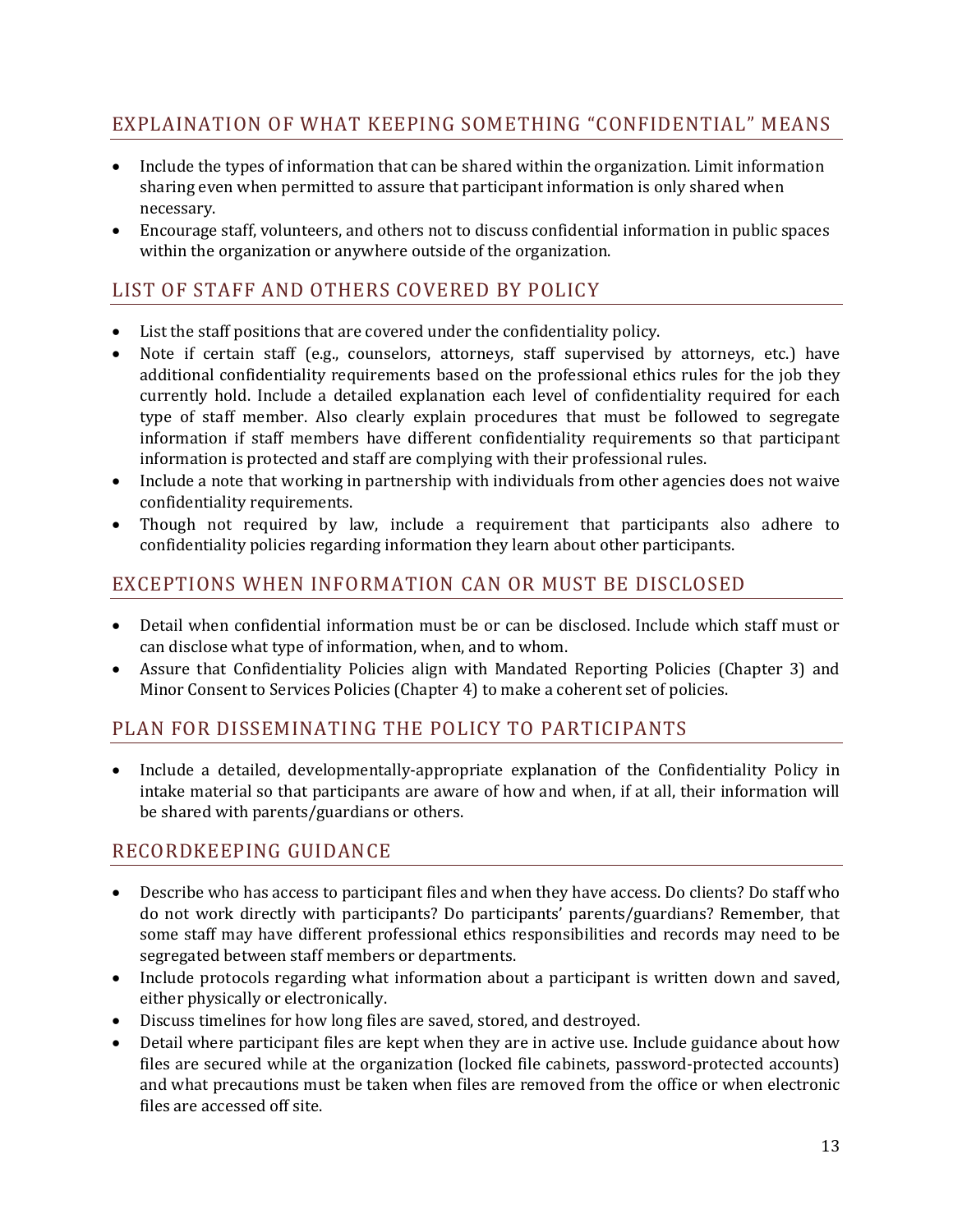- Describe file storage and destruction practices, covering time-limits for storage, and deadlines and processes for destruction. Include information about how participants will be notified of these timelines.
- Note any differences in protocol for electronic or physical records.

# REQUIREMENT FOR INFORMED, WRITTEN, TIME‐LIMITED, ACCESSIBLE, UNIFORM, AND DETAILED RELEASES

## Informed

• Note in the release that a staff member has explained to the participant what the release is, what information will be shared, how, and when, and what the consequences of signing or not signing it could be.

**Before obtaining a release from a participant, consider whether there is a way for the participant to get the help they need without the need for a staff person to share participant's information, thus needing a release. For example, when making a referral, consider whether the participant can make a call to an agency instead of program staff getting a release and making the call.**

#### Written

• Include what will be shared, how it will be shared, who it will be shared with, and when it will be

shared in written format and give to the participant and staff member to both sign and keep.

### Reasonably time‐limited

• Err on the side of a short end date that also provides staff enough time to share the released information and sign additional, limited, releases if more information sharing is required. Releases are most protective of participant information if they have a short time period (e.g., one week).

### Accessible

- Provide a release to a participant in the participant's primary language. If you do not have a written release available in a participant's primary language, or if they primarily communicate using American Sign Language or another visual language, have an interpreter orally or physically interpret your written release and include a certification of translation in the release.
- Create releases that are simple and easy to understand for all readers. When working with a participant who does not read, offer to read the release aloud and include a certification on the release stating that it has been read to and understood by the participant.

### Uniform

• Create releases that are uniform and have free-text boxes and check boxes that allow staff and participants to select the specifics of the release (who, when, how, what).

### Detailed

• Include information that is detailed and specific. For example, instead of writing: "All information pertaining to services" as the type of information an organization will release, write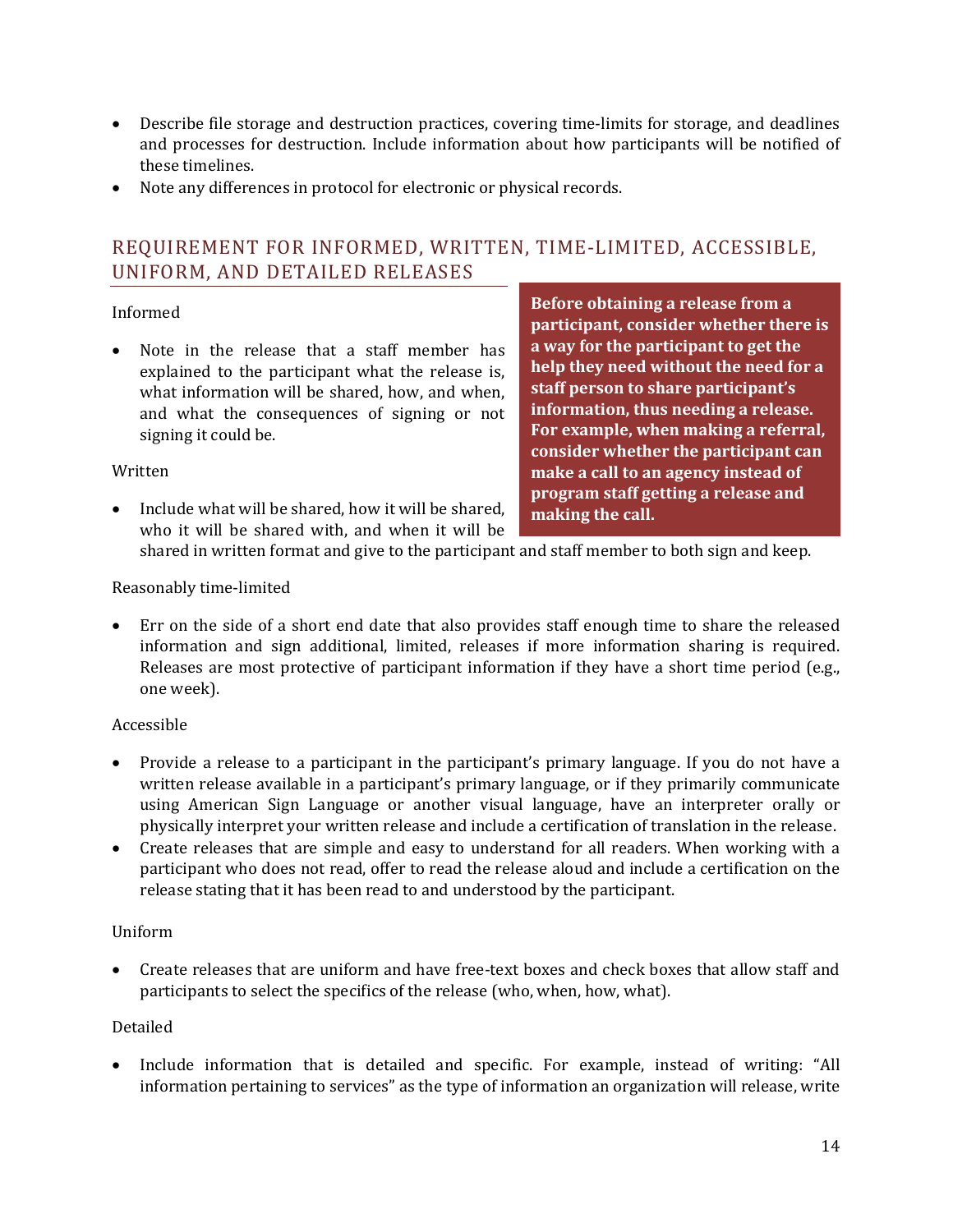"Notes pertaining to office visits on 3/14/2011 and 3/21/2011 pertaining to *participant's* efforts to secure permanent safe housing."

• State the name of the person to whom the organization will be releasing the information, instead of writing that the release covers disclosures to all staff at another organization. Include the mechanism(s) for release, including in person, over-the-phone, postal mail, email, etc.

## EXPLANATION OF WHO CAN AUTHORIZE A RELEASE

- Generally, adults and emancipated minors can authorize releases of their own information. VAWA requires that a non‐ abusive parent of an unemancipated minor must also sign the release. This requirement may change when the pending reauthorization of VAWA is implemented. *See* sidebox on page 9 for more on what "unemancipated" means in this context.
- Policies about releases should contemplate how staff should respond to the release needs of an unemancipated minor who has an abusive parent (s) or guardian(s).

**Appendix III includes two sample releases – one to use when you do not need a parent/guardian signature and one to use when you need a parent/guardian signature.**

# EXAMPLES OF CONFIDENTIALITY POLICIES

## EXAMPLES: BASIC CONFIDENTIALITY CLAUSE

As an organization, we will not disclose any personally identifying information or individual information collected in connection with services requested, or utilized through our programs or reveal any individual participant information without the informed, written, reasonably time‐ limited consent of the participant about whom information is sought. We will avoid any inadvertent release of personally identifying information or individual information about any program participant. The obligation to maintain confidentiality does not end when services to a participant have ended. Confidentiality extends to all current and former program participants.

### *Example from Casa de Esperanza*

As a direct services organization, Day One receives privileged information from its clients, whose personal safety often depends on their information being kept private. All employees, interns, volunteers and board members and/or anybody working with Day One in any capacity must sign Day One's Confidentiality Agreement, which requires them to keep client information completely confidential during and after their time working with Day One.

#### ‐*Example from Day One*

## EXAMPLE: YOUTH‐SPECIFIC CONFIDENTIALITY PROVISIONS

- Teens should always be kept informed about what kind of information will and will not be shared and with whom.
- If the person working with a teen is a mandated reporter, then the youth should be given this information as soon as possible.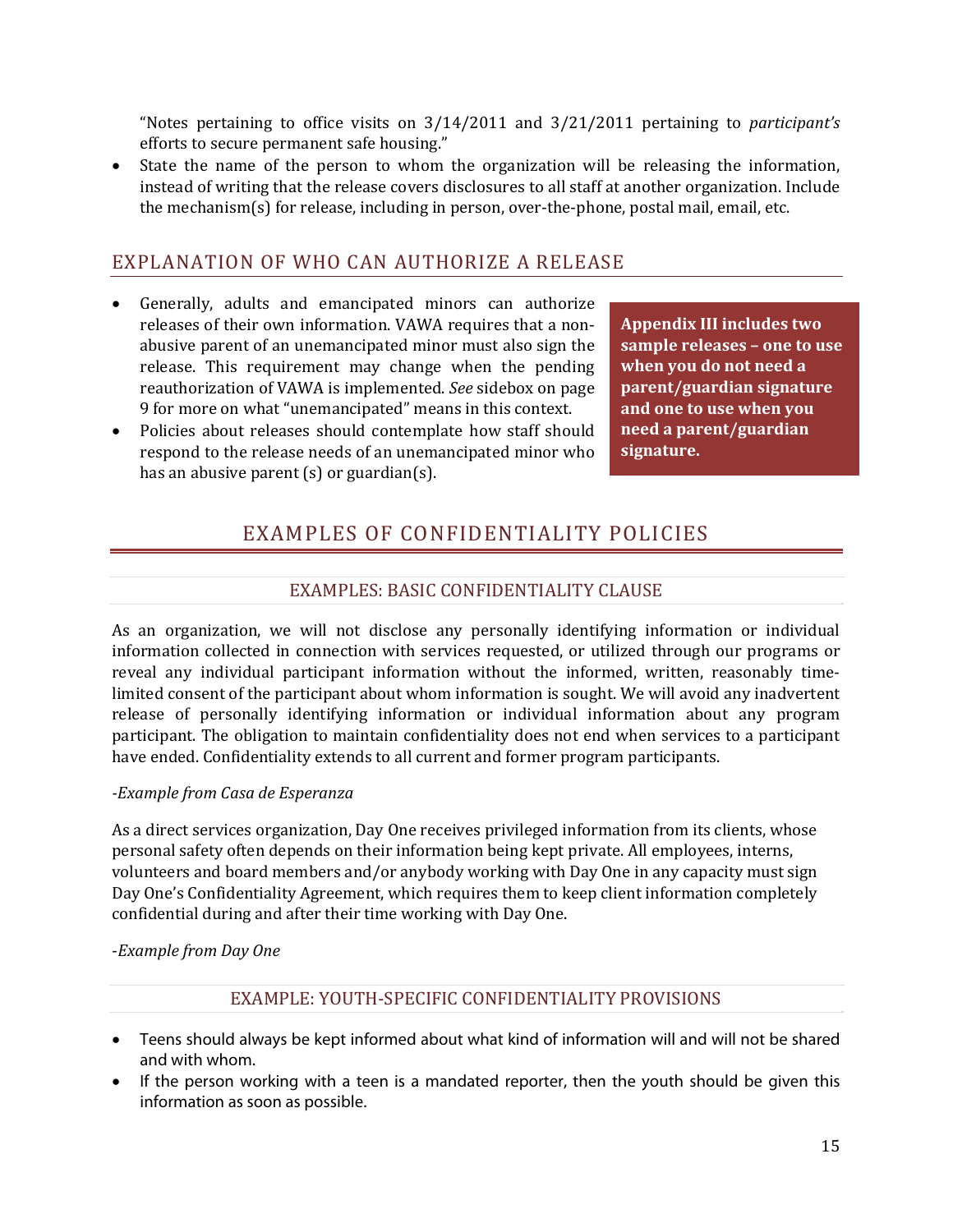• Advocates working with adolescent mothers and teens will (1) explain the confidentiality process by reviewing the document with the participant; (2) answer any participant questions and (3) obtain written consent from the teen during the intake meeting, whether a teen is a participant through the support group, at the Refugio or in community.

*Example from Casa de Esperanza*

## EXAMPLE: REQUIREMENT FOR STAFF AND VOLUNTEERS TO SIGN STATEMENT

All service participants, staff, volunteers, counselors, advocates, consultants, board members, and student interns must sign a written agreement to maintain confidentiality. This agreement will be placed in the personnel files of the staff and in the individual files of service participants, volunteers, counselors, advocates, board members, and student interns.

*Example from Casa de Esperanza* 

# RESOURCES ON CONFIDENTIALITY

Julie Field, Esq. of The Confidentiality Institute in partnership with the Safety Net Project of the National Network to End Domestic Violence:

- *Survivor Confidentiality and Privacy: Releases and Waivers AtAGlance* http://www.nnedv.org/docs/SafetyNet/OVW/NNEDV\_Releases\_AtAGlance.pdf
- *Frequently Asked Questions about U.S. Federal Laws & Confidentiality for Survivors* http://www.nnedv.org/docs/SafetyNet/OVW/NNEDV\_ConfidentialityReleasesFAQ\_2011.p df
- *FAQ's on Survivor Confidentiality Releases* http://nnedv.org/docs/SafetyNet/OVW/NNEDV\_ConfidentialityReleasesFAQ\_2011.pdf

The Confidentiality Institute:

- *Summary of U.S. State Laws Related to Advocate Confidentiality* http://www.confidentialityinstitute.org/goopages/pages\_downloadgallery/download.php? filename=13392.pdf&orig\_name=field\_confidentialitychart\_oct2010.pdf&cdpath=/field\_con fidentialitychart\_oct2010.pdf
- *Confidentiality Flowchart/Brochure* http://www.confidentialityinstitute.org/goopages/pages\_downloadgallery/download.php? filename=14139.pdf&orig\_name=trifold\_inside‐2.pdf&cdpath=/trifold\_inside‐2.pdf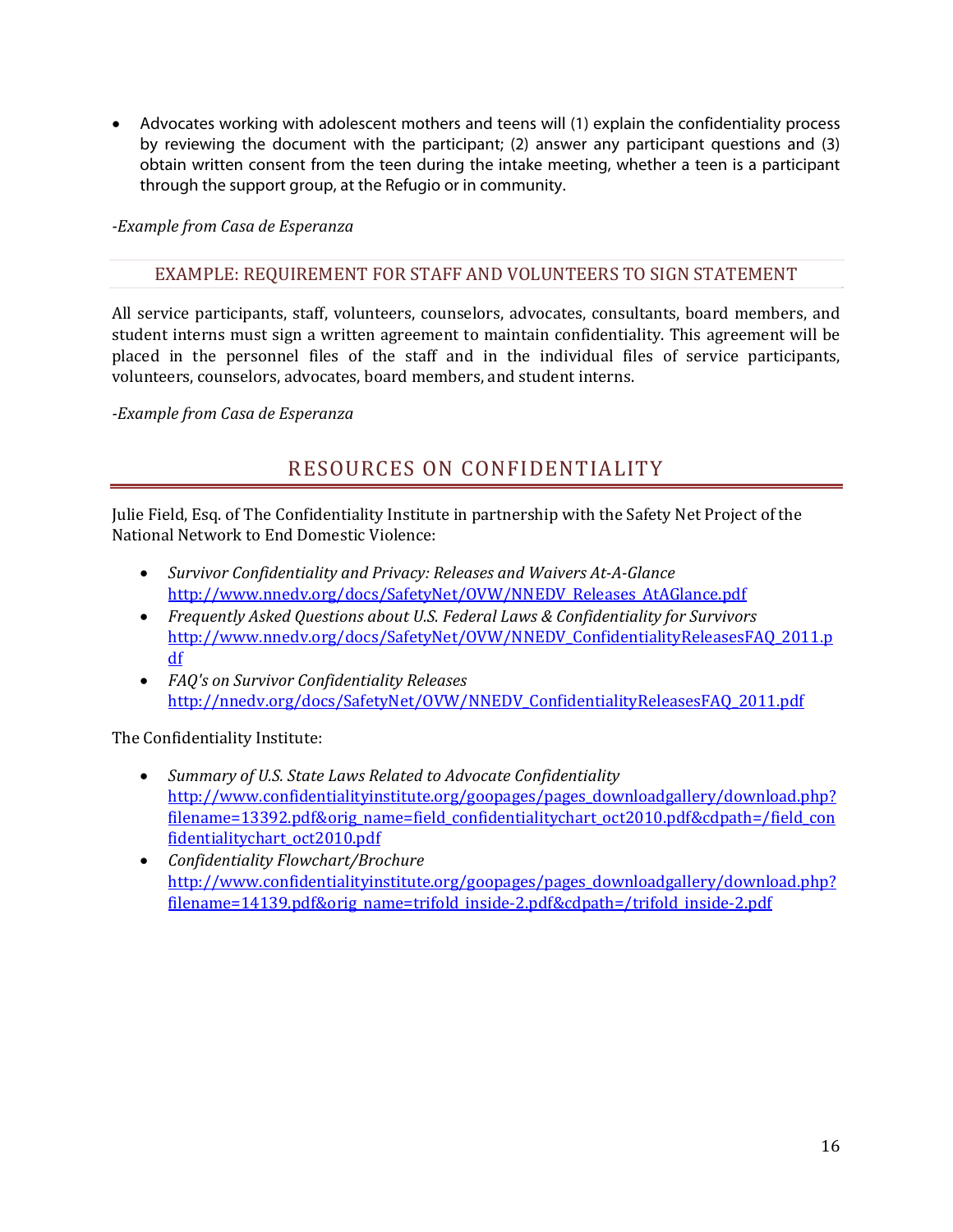# CHAPTER 3 – MANDATORY REPORTING

# WHAT IS MANDATORY REPORTING?

The Federal Child Abuse Prevention and Treatment Act (CAPTA) requires each jurisdiction to set its own standards regarding mandatory reporting, including defining child abuse and indentifying mandated reporters. All jurisdictions require certain persons to report child abuse and neglect under specific circumstances. Who must report, how they report, and what triggers the requirement to report differs across the country, based on state, district, and tribal law.13 Most jurisdictions condition the requirement of reporting on a person's professional role, such as their role as a social worker or teacher. Some jurisdictions only require professionals to report when they are acting in their "professional capacity" (e.g., working at a school, providing therapy) and others require any person who suspects child abuse at any time to report it. Some jurisdictions allow certain professionals, like attorneys or clergy, to refrain from reporting if information about the abuse can be considered privileged communication based on a professional code of conduct.

The type of conduct that triggers a mandatory report varies across jurisdictions, but most require reporting after physical abuse, neglect, sexual abuse, or emotional abuse of a minor. In some jurisdictions, the definition of child abuse is broad enough to include peer on peer teen dating abuse. Some jurisdictions require reporting of domestic violence in a young person's home. Many jurisdictions require reporting of sexual contact with a minor, otherwise known as "statutory rape," even if the sexual contact was consensual.14 Statutory rape laws vary by jurisdiction and are usually categorized by a minimum age of consent (e.g., it is illegal for anyone to have sex with someone under the age of 18) or by age differentials between the minor and her/his sexual partner (e.g., it is illegal for someone more than four years older than a minor to have sex with that minor), or a combination of both.

**Remember, this tool is a product of the Technical Assistance Center and is not intended to be legal interpretation or legal advice. This tool is not official guidance from OVW.**

<sup>11 42</sup> U.S.C. § 5101 *et. seq.* (2009).

<sup>12</sup> The Indian Child Protection and Family Violence Prevention Act (25 U.S.C. § 34) and federal law 18 U.S.C. §1169 govern mandatory reporting for suspected abuse of Indian children within Indian Tribes, organizations, tribal consortia, and on tribal lands. The Indian Child Protection and Family Violence Prevention Act defines what qualifies as child abuse, outlines the information that must be included in the report, and explains the required process for reporting to local protective services or law enforcement agencies. Federal law 18 U.S.C. §1169 lists the professions that are designated as mandatory reporters and describes the penalties for not reporting.

<sup>13</sup> *For more information and statespecific information, see:* Child Welfare Information Gateway, "Mandatory Reporters of Child Abuse and Neglect: Summary of State Laws," April 2010, *available at*

www.childwelfare.gov/systemwide/laws\_policies/statutes/manda.cfm

<sup>14</sup> *For more information and statespecific information, see:* The Lewin Group, "Statutory Rape: A Guide to State Laws and Reporting Requirements," (Prepared for: Office of the Assistant Secretary for Planning and Evaluation, Department of Health and Human Services), December 2004, *available at*

*http://www.lewin.com/Lewin\_Publications/Human\_Services/StateLawsReport.htm*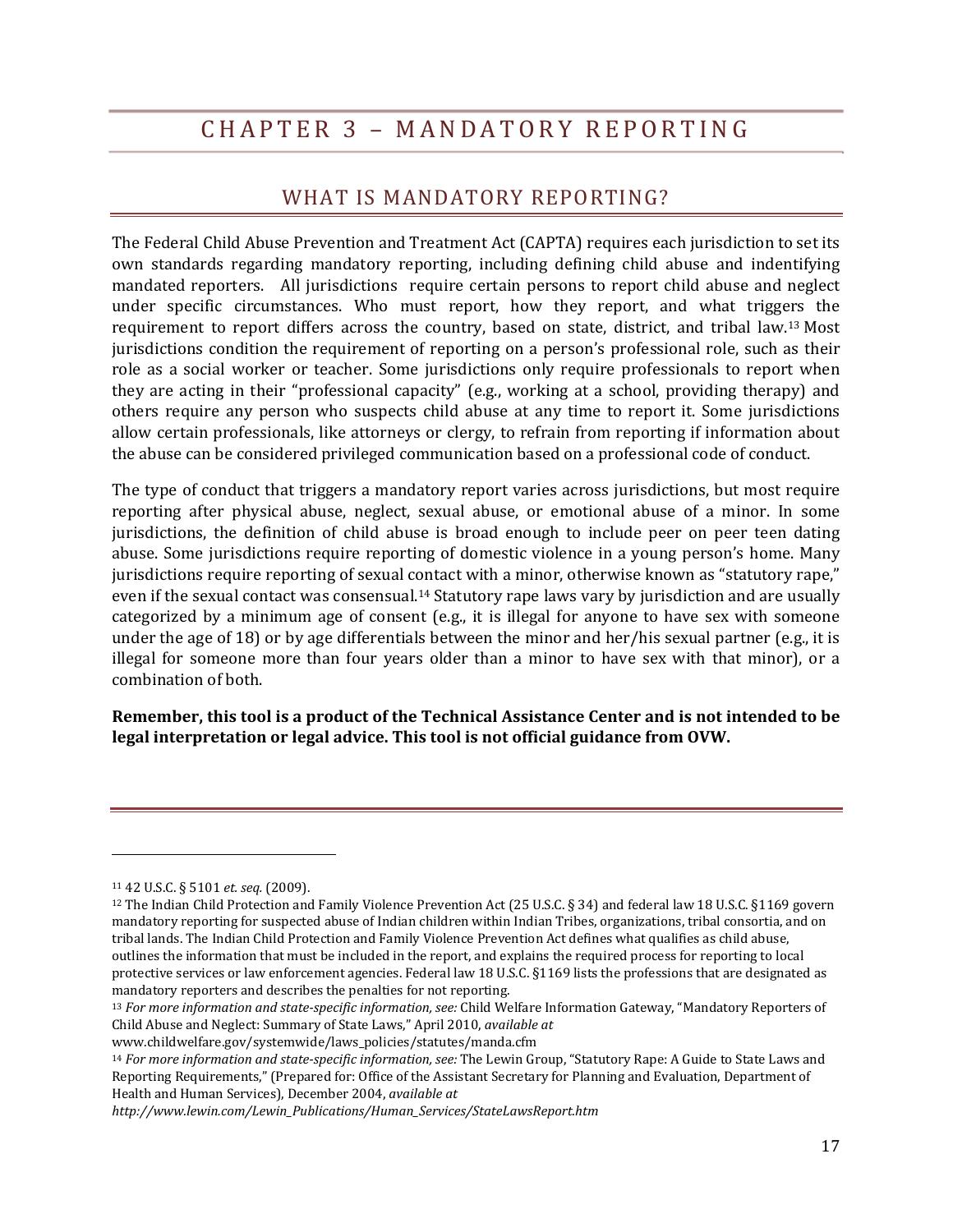# WHY WRITE A POLICY ABOUT MANDATORY REPORTING?

Youth-serving social service organizations often employ staff who are mandatory reporters. Developing a policy on mandatory reporting will help staff understand their requirements as mandatory reporters and will assure that the agency is complying with laws around reporting. An effective policy will also support staff in meeting their reporting obligations in a way that is respectful of their young participants' needs.

Policies about mandatory reporting should also be shared with program participants so that they do not unintentionally disclose information to staff members who would then be required to report. Even though alerting youth to mandatory reporting requirements may result in some youth not disclosing information about their experiences to staff, allowing the youth participant to make this decision will help in building trust with the participant and avoid the often unintended consequences of submitting an abuse report.

# WHAT SHOULD A MANDATORY REPORTING POLICY INCLUDE?

A Mandatory Reporting Policy should clearly instruct staff about their reporting duties and procedure for reporting and should explain a process through which youth participants would be alerted about the policy. A Mandatory Reporting Policy should include:

## LIST OF ALL STAFF ROLES AND REPORTING REQUIREMENTS

- Cover which staff members are mandated reporters when acting in their professional capacity or at any time. Define what "professional capacity" means.
- Describe any differences among staff types (e.g., different reporting requirements for attorneys or social workers) based on any jurisdiction- or licensure-based mandatory reporting requirements for that particular type of professional.
- All mandatory reporting policies should clearly explain any legal requirements, professional responsibility rules, and other organizational policies that impact mandated reporting procedures.
- Clearly explain the process to be followed when people who have different reporting requirements (e.g., an attorney and a social worker) work together with the same participant.

## GUIDANCE REGARDING WHAT BEHAVIOR MUST BE REPORTED

- Fully explain what behavior is defined as abuse or neglect. Include your jurisdiction's definition of covered behaviors, specifically including what types of abuse are covered (e.g., physical and sexual abuse) and what types of abusers are covered (e.g., only parents/caregivers, only adults, or also other minor dating partners). Note whether "statutory rape" is a covered behavior and define what types of sexual activity would be defined as "statutory rape."
- Detail the standard for circumstances that will trigger a report. Some typical standards include: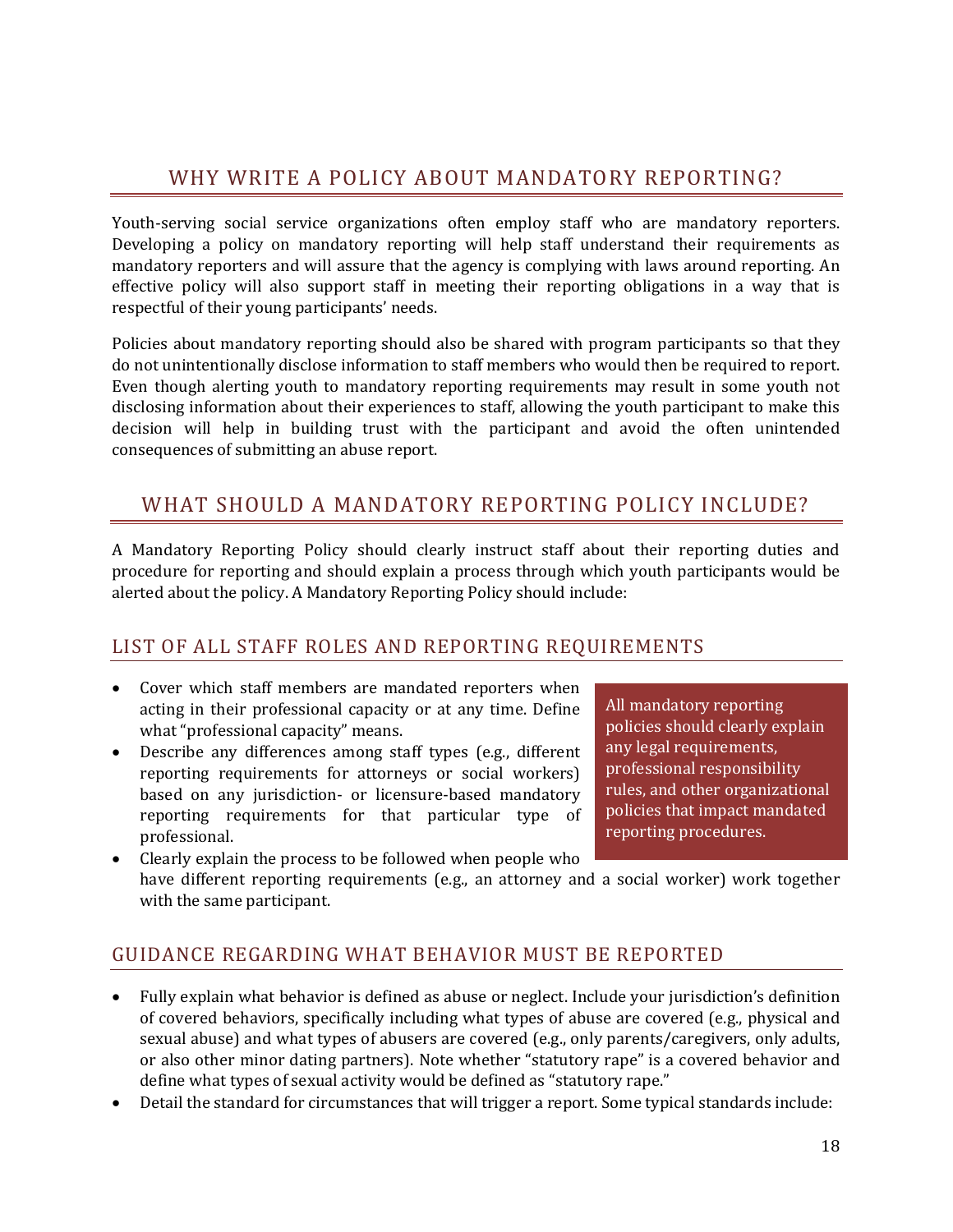- If a staff person suspects or has reason to believe child abuse or neglect has occurred, or
- If a staff person has knowledge of or has observed a child being subjected to abuse or neglect.

# PLAN FOR DISSIMINATING POLICY TO STAFF AND PARTICIPANTS

- Train all current staff on their mandatory reporting requirements and include mandatory reporting in new staff training. Immediately notify staff if any changes are made to the policy.
- Outline who must obtain mandatory reporter training and how they will obtain the training. Staff members may be required by your organization or jurisdiction to obtain outside training.
- Include a detailed and developmentally-appropriate explanation of the mandated reporting policy in intake material so that participants are aware of what will happen if they disclose information that leads to a mandated report.
- If some staff members (e.g., attorneys) are exempt from mandated reporting requirements, inform participants that they may ask those staff questions about whether their circumstances may yield a report.

# DETAIL A PLAN OF HOW A REPORT WOULD BE MADE.

- Explain the internal process for making a report. Remind staff that the duty for reporting remains with the person who suspects or witnesses abuse, but detail any internal processes that must be followed (e.g., staff speaking with supervisor or participant's case manager) before a report is made. Include information about which staff will be informed of the report after a report is made.
- As safety allows, incorporate notification to and involvement of the participant in the reporting process. Include instructions for staff to notify the participant that a report will be made and provide the participant with detailed information about what potential outcomes of a report.
- Attempt to obtain informed consent from participant before making the report, but let the participant know that the report must be made even if they do not consent. If at all possible, support the participant in making the report themselves or, alternatively, allow for their presence when a staff member makes the report.

## EXPLAINATION OF STAFF MEMBERS' ROLES FOLLOWING A REPORT

- Explain what the staff members' role will be when interacting with the agency to whom they report (such as CPS) and the extent of the staff member's involvement in the investigation process, if any.
- Detail how staff members will inform clients of the potential outcomes and next-steps for a participant following a report.
- Explain the staff member's role in providing support to the participant after the report.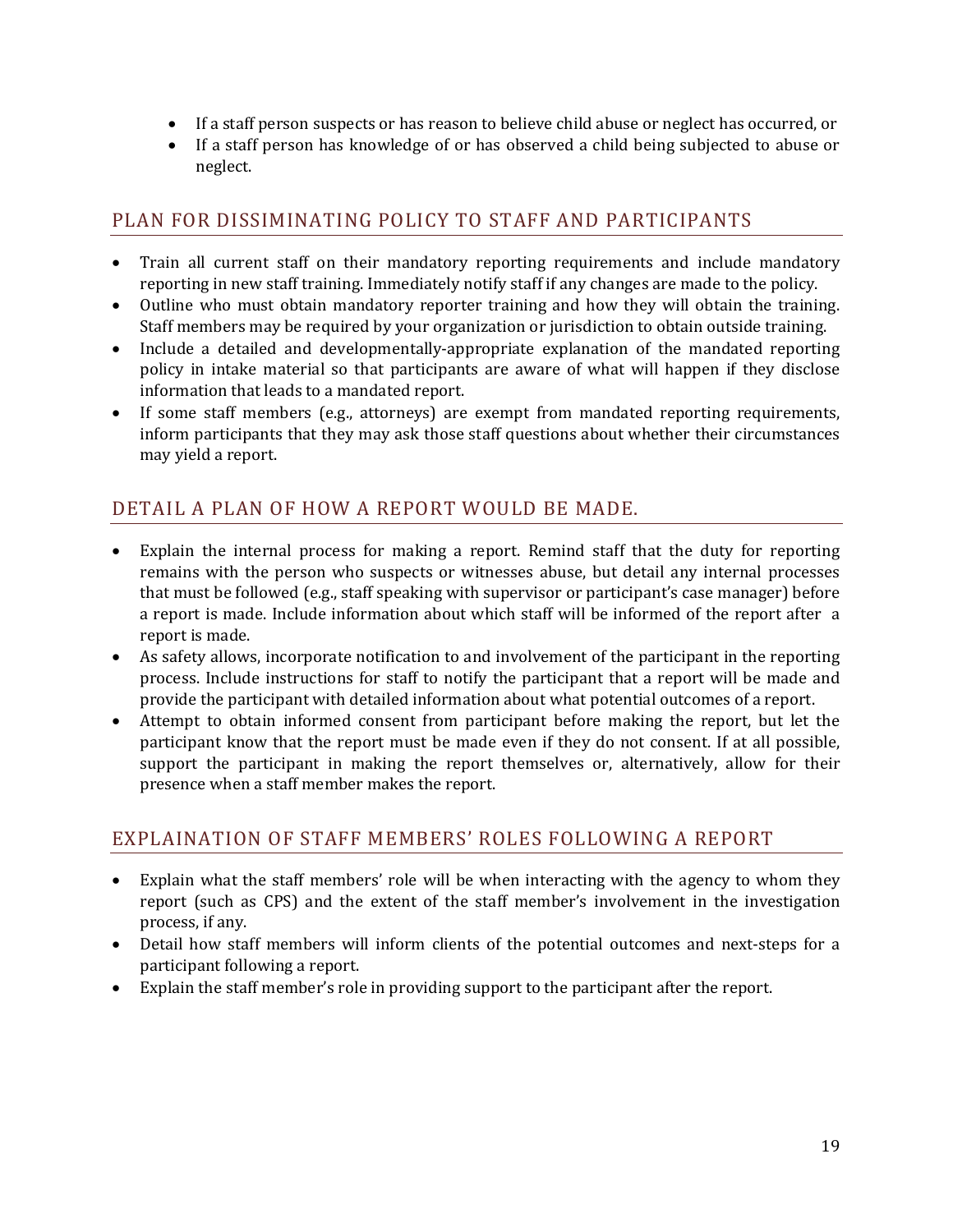# EXAMPLES OF MANDATORY REPORTING POLICIES

## EXAMPLE: EXPLANATION OF UNDERLYING LAW AND ORGANIZATIONAL POLICIES

The Maltreatment of Minors Act states that certain professionals must report child abuse and neglect, such as, health care and mental health professionals, socials workers, Guardian ad Litem, childcare providers, educators, police and clergy (except in certain circumstances). The Resource Guide for Mandated Reporters, published by the Minnesota Department of Human Services, states that "If you work with children or families, you are legally required to report suspected child abuse or neglect." Although the law does not specifically include battered women's advocates, Casa de Esperanza has taken the position that the law applies to advocates and staff.

 *Example from Casa de Esperanza*

### EXAMPLE: DESCRIPTION OF WHO MUST REPORT

Within the Youth Advocacy Project the following individuals are responsible for reporting abuse and neglect perpetrated against the adolescent mother and/or child to the proper authorities (local law enforcement or county child welfare agencies):

- Youth and Family Advocates
- Relief Advocates
- Lead Advocate
- On‐going volunteers (working directly with families)
- Program Coordinator and Program Manager

 *Example from Casa de Esperanza*

### EXAMPLE: REPORTING PROCEDURE

If any [eligible staff] directly witness, or are indirectly made aware of, an adolescent mother or child being abused or neglected the advocate or volunteer must notify their supervisor immediately. If the Supervisor determines that a child protection report is reasonable, the adolescent mother will be notified of the intention to report the situation to child protection because of the mandatory reporter status. We will encourage the adolescent mother to make the report to child protection services. The advocate will support the adolescent mother in reporting the abuse or neglect by helping her recall the details of the incident and assisting her to place the phone call to the appropriate authorities. Regardless of whether an adolescent mother self‐reports, the employee or volunteer of Casa de Esperanza who directly witnessed or indirectly knows of the abuse or neglect must also report the information to the appropriate authorities.

 *Example from Casa de Esperanza*

### EXAMPLE: REPORTING PROCEDURE FOR SOCIAL WORKERS SUPERVISED BY ATTORNEYS

In the event that a social worker believes there is an obligation to make a report to the child protective services agency despite the privilege of the lawyer's standard of confidentiality, the worker should first consult with the client in order to assess and plan for safety. The social worker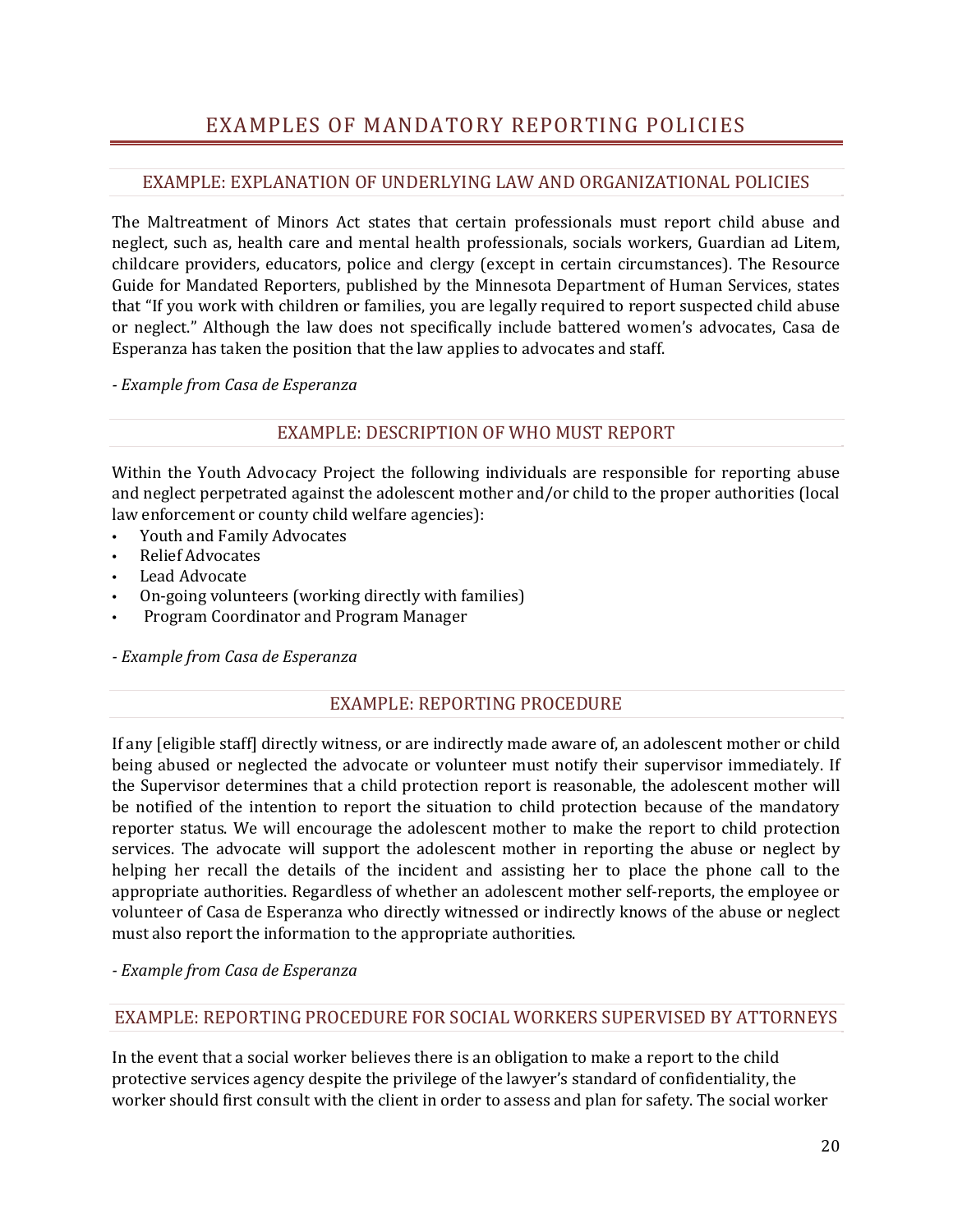should then attempt to support the client in reporting the information on her/his own or, when that is impossible, attempt to obtain the client's consent to disclose the information. If client consent is not given, the social worker or intern is required to first confer with an immediate supervisor. If the immediate supervisor is unavailable, the worker or intern is to immediately contact the Program Director or Executive Director. In the event that the worker and supervisor consulted are NOT in agreement regarding the reporting obligation in the matter, they will contact the Executive Director to review the situation and strategize regarding next steps. If the case can be resolved absent a report, the worker will document events and steps to be taken. If the worker and supervisor find that there is a professional obligation to report, the client's social worker will again attempt to include the client in placing the call to the child protective services agency. The call may also be deferred for up to 24 hours upon agreement by the social worker and supervisor in order to allow the attorney to provide the client with information about legal rights and resources.

#### *Example Day One*

## EXAMPLES: WORKING WITH CLIENTS TO MAKE REPORT

There may be times when an Advocate, with the Manager's supervision, will need to make a mandated report if there is knowledge of suspected abuse or neglect to either the adolescent mother or her child by someone in a care giving role. When at all possible, this report will be made along with the mother after informed consent has been obtained. An informed consent can be said to have been given based upon a clear understanding of the facts, implications, and future consequences of filing a report.

#### *Example from Casa de Esperanza*

Child abuse and/or neglect or suspected abuse or neglect will be reported to the proper authorities (law enforcement or child protective services) upon the decision of the advocate, her immediate supervisor and the Executive Director. The client is given the opportunity to make the report herself in order to facilitate a cooperative relationship with protective authorities. If the client is unwilling to make the report, the advocate will contact Child Protective Services and report the alleged abuse.

 *Example from Northwest Network of Bi, Trans, Lesbian and Gay Survivors of Abuse*

### EXAMPLE: STAFF ROLE AFTER A REPORT

It is the advocate's responsibility to provide support and resources to all participants while their case is open. It is particularly important to maintain a strong relationship with the family during and after the Child Protection Services involvement. During this particularly stressful time for the family it will help if as an advocate you offer consistent listening support, establish good communication with the Child Protection Worker and Guardian Ad Litem, keep updated files and progress notes, work with the family to make sure the they are accessing the services offered by Child Protection, find other resources available that may be beneficial, and develop safety plan with/for the entire family.

 *Example from Casa de Esperanza*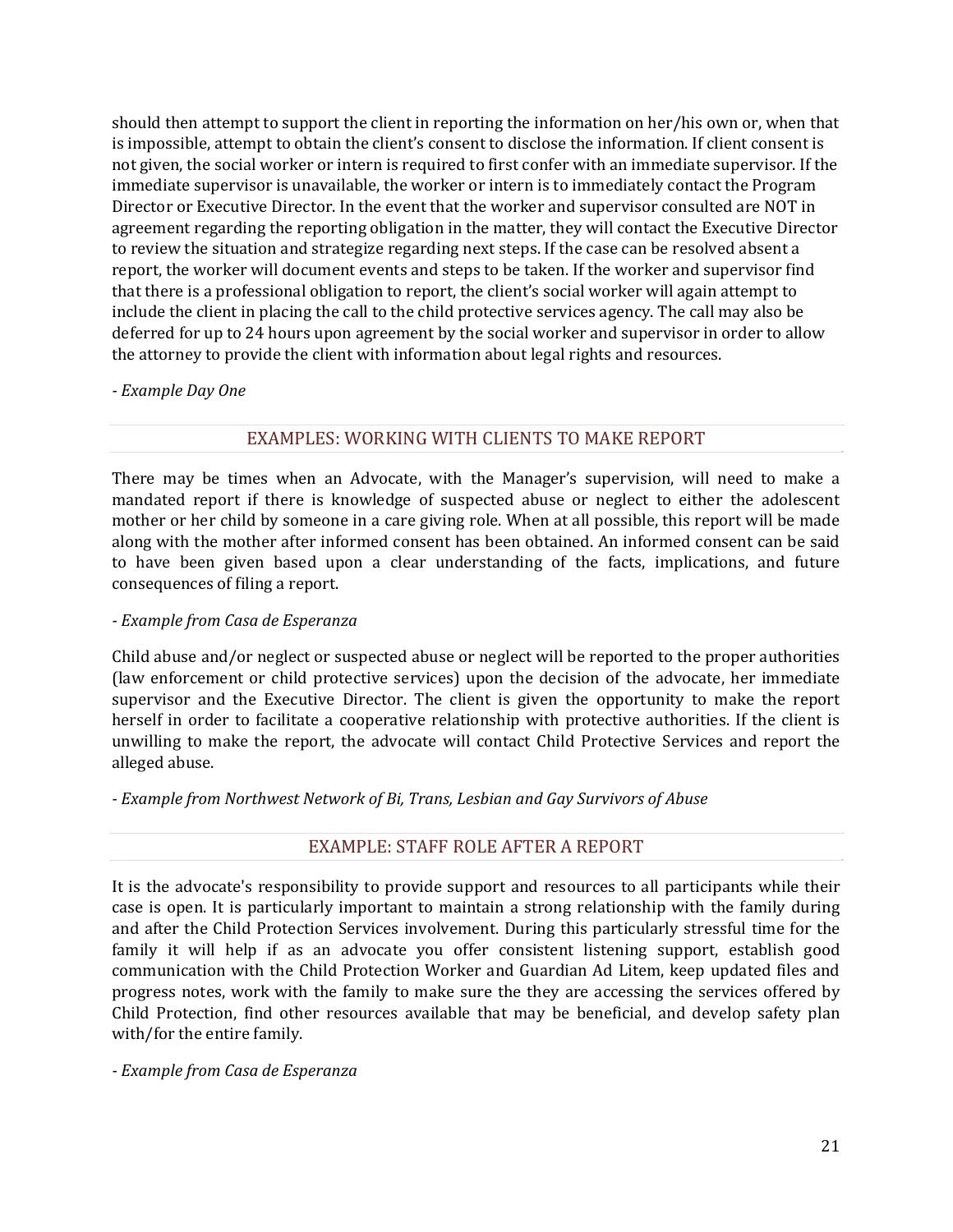# RESOURCES ON MANDATORY REPORTING

Child Welfare Information Gateway, *Mandatory Reporters of Child Abuse and Neglect: Summary of State Laws*, April 2010: www.childwelfare.gov/systemwide/laws\_policies/statutes/manda.cfm

The Lewin Group, *Statutory Rape: A Guide to State Laws and Reporting Requirements*, (Prepared for: Office of the Assistant Secretary for Planning and Evaluation, Department of Health and Human Services), December 2004:

*http://www.lewin.com/Lewin\_Publications/Human\_Services/StateLawsReport.htm*

Tribal Law and Policy Institute

- *Domestic Violence Laws Guide for Drafting or Revising VictimCentered Tribal Laws Against Domestic Violence. http://www.tribalinstitute.org/download/Amended%20Domestic\_Violence\_Code\_Resource\_2012.pdf*
- *Sexual Assault and Stalking Laws Guide for Drafting or Revising VictimCentered Tribal Laws Against Sexual Assault and Stalking http://www.tribalinstitute.org/download/Tribal\_Lega\_%20Code\_Resource\_Sexual\_Assault\_Stalking\_Laws.pdf*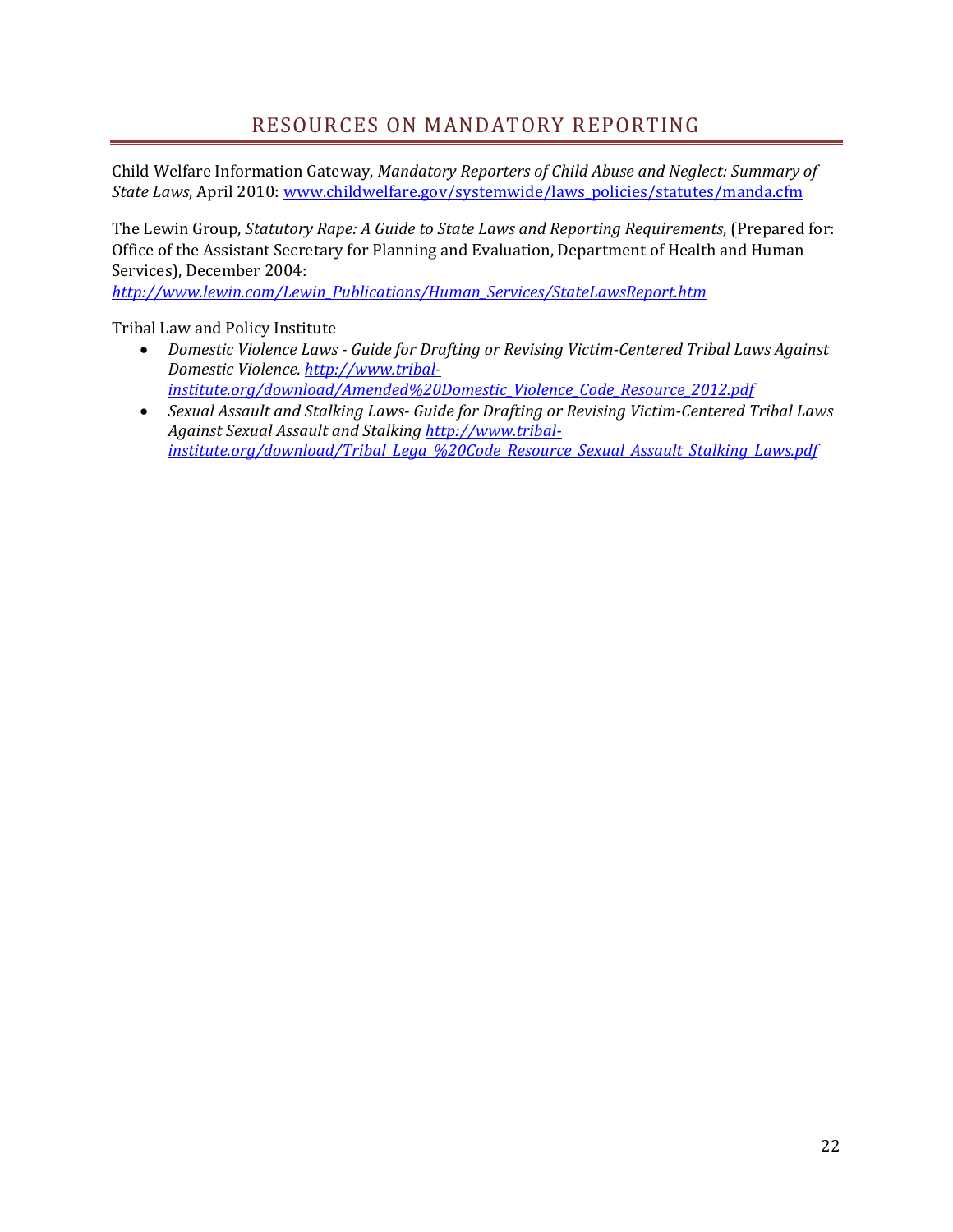# CHAPTER 4 – POLICY ON SERVING MINORS

## WHAT IS A POLICY ON SERVING MINORS?

A policy on serving minors explains an organization's commitment to working with minor participants and clearly outlines which of the organization's services are open and accessible to minors (including services for teens, adolescents, and/or young adults that might include minors). Organizations that work with youth may also need to create policies that explicitly outline what

types of services a minor can consent to without a parent/guardian and how, if at all, parents/guardians will be involved or notified when minors access services. A policy on minor consent to services may also include a section on minors who are "emancipated" and are able to act as adults and not involve a parent/guardian in medical, health, or legal decision-making. The scope of consent to services for minors who are parents should also be included in this section.

A policy on serving minors may not need to be a stand‐alone section amongst other organizational policies, as long as it is clear to any reader the scope of minor's ability to consent to certain services.

State laws on minor consent to services vary widely.15 In all but four states, once a person is 18, that person can make medical, legal, and financial decisions for themselves. Before someone reaches the age of majority, parents or guardians are usually required to participate in those decisions, often by providing their consent. Most states allow some exceptions to the general parent/guardian consent for minors and many states allow a minor to consent to mental health or related services without their parent/guardian. Some states require that a minor be deemed sufficiently "mature" and reach a specific age16 before they consent, while others simply allow minors to consent once they reach a specific age.<sup>17</sup> Additional states require a parent/guardian to be notified if a minor is receiving services and some require actual parental involvement in the treatment.<sup>18</sup> All states allow some minors to become legally emancipated before they reach the age of majority (relieving them of the need to obtain parental consent for services). Processes for becoming emancipated vary from state‐ to‐state.

#### **Remember, this tool is a product of the Technical Assistance Center and is not intended to be legal interpretation or legal advice. This tool is not official guidance from OVW.**

http://www.guttmacher.org/pubs/tgr/03/4/gr030404.pdf.

<u> 1989 - Johann Stein, marwolaethau a bh</u>

<sup>15</sup> In 2000, 20 states and the District of Columbia had explicit laws allowing minors to consent to outpatient mental health services. For this and for more information about other forms of minor consent (to health care, contraceptive services, prenatal care, etc), *see* Boonstra, Heather, and Elizabeth Nash, "Minors and the Right to Consent to Health Care," Guttmacher Report on Public Policy, August 2000, available at

<sup>16</sup> California requires that a minor be "mature enough to participate intelligently in the mental health treatment or counseling services" and reach the age of 12 before giving consent (Calif. Health & Saf. Code § 124260). Health & Saf. Code § 124260.

<sup>17</sup> Washington requires that a minor reach the age of 13 before consenting to services while Oregon requires that a minor is 14 (Oregon Revised Statutes 109.675).

<sup>&</sup>lt;sup>18</sup> Oregon providers are expected to involve parents unless the parent refuses, there are contrary clinical indications, the minor has been sexually abused, or the minor is emancipated (Oregon Revised Statutes 109.675).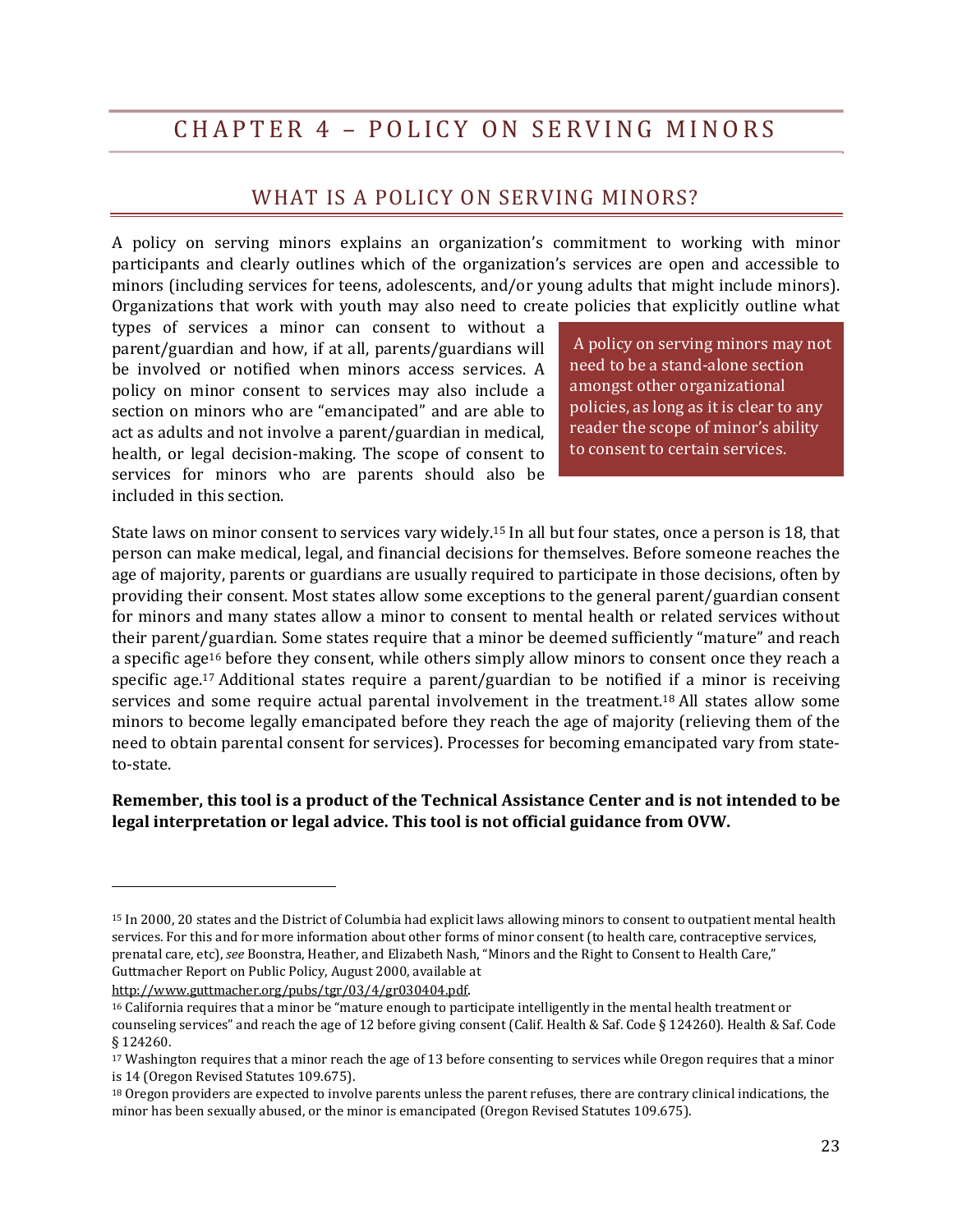# WHY WRITE A POLICY ON SERVING MINORS?

Parent/guardian involvement in a minor's receipt of services is desirable and the law has long recognized the rights of parents/guardians in making decisions on the behalf of minors. Yet, the law also allows for exceptions to parent/guardian consent. There are also times when unemancipated minors may not be able to or want to obtain parental consent before receiving services. For example, a young lesbian with homophobic parents may fear parental abuse or homelessness if her parents find out that she is seeking services from a domestic violence agency for problems she is having in a relationship with a woman.

Minor consent questions can be complicated and confusing. Clearly spelling out your state's laws (or in the absence of clear laws, your organization's policy) around who can consent and when a parent/guardian might need to be involved will provide guidance in case any questions arise about minors seeking your services. Also, a minor consent policy developed alongside a confidentiality policy can give staff a roadmap to follow when working with minors around notifying or sharing information with the minors' parents/guardians.

# WHAT SHOULD A POLICY ON SERVING MINORS INCLUDE?

When reviewing or creating a policy on serving minors, an organization must determine which of its services are open to minor participants. Once this has been determined and these services have been listed in the policy, the policy should address the following:

# INSTRUCTION ABOUT IF MINORS CAN CONSENT TO SERVICES

Answer the following questions about who can consent, and to what:

- Can a minor consent to services? What age must they be to consent? Are there exceptions (e.g., minors who are married, minors who are pregnant)?
- Do minors need to be found to be "mature" by a provider before giving consent?
- Do state statutes or case law offer guidance on consent to minors?
- If there is no state law or court case that spells out whether minors can consent to your type of services, are there similar laws (e.g., laws about minors consenting to medical treatment)?
- If there is no legal guidance available, what is the practice of other youth-serving organizations in your area?
- If a minor participant is also a parent, what capacity do they have to consent to services for their minor child?

# GUIDANCE ABOUT PARENT/GUARDIAN CONSENT OR INVOLVEMENT

Answer the following questions about how, and if, a parent/guardian must consent to or be involved with services being provided to a minor:

- If the minor cannot consent to services on his/her own, must there parent or guardian consent? What type of consent is required (written, oral, etc.)?
- Will parents/guardians be notified if a minor is receiving services? How (e.g., phone, letter)?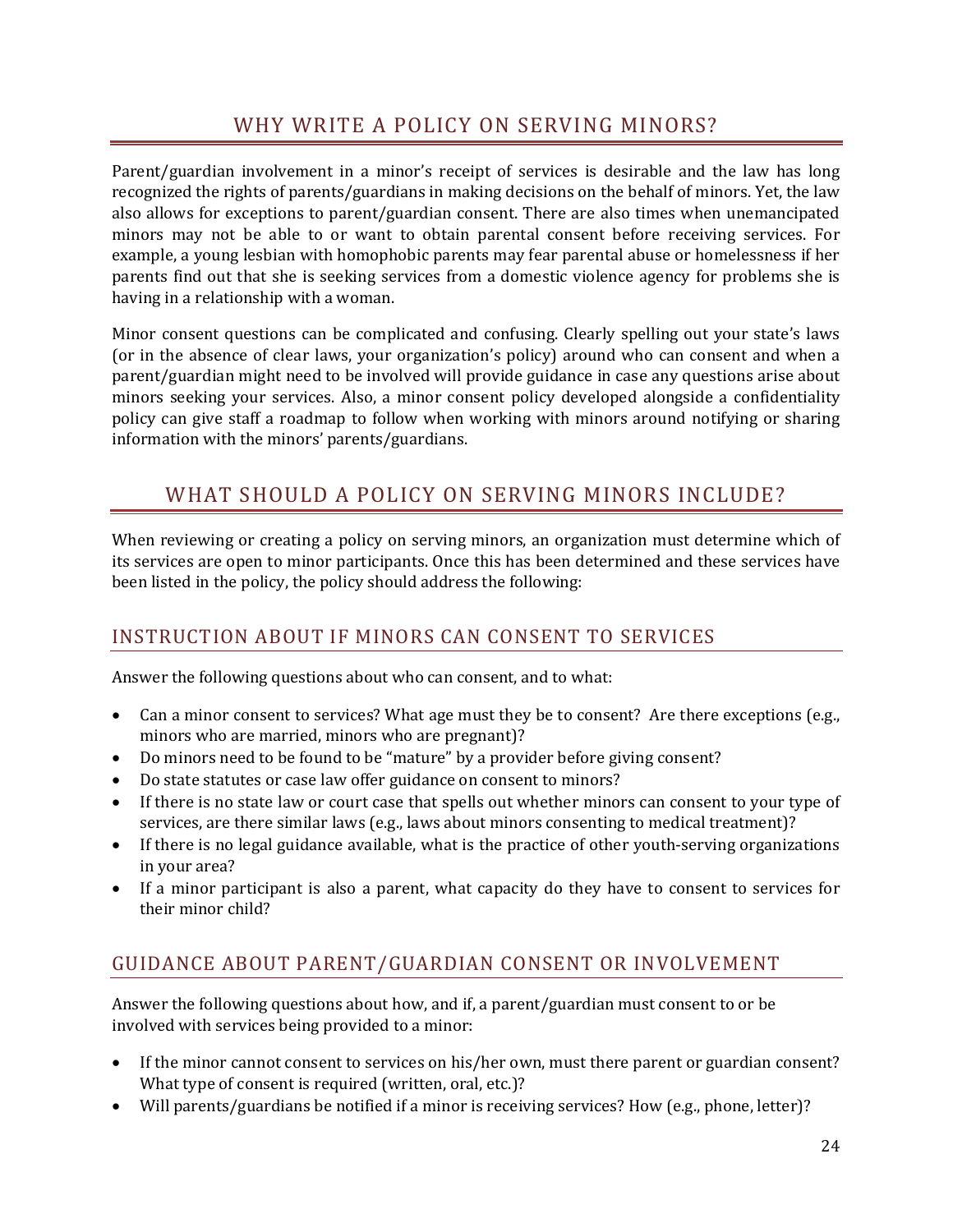- Are there any exceptions for parents/guardians who are abusive or if notification is not in the best interest of the minor?
- Will the minor be informed before their parent/guardian is notified?
- Will a parent/guardian be involved in the service provision (e.g., planning for therapeutic process, meeting with attorneys)?

# EXAMPLE POLICY ON SERVING MINORS

## POLICY:

It is LifeWorks' policy to make every effort to obtain written consent from a legal guardian for services to a minor. Although every effort is made to secure parental consent, on occasion exceptions will be made when it is in the best interest of the client or when regulations or laws dictate.

## PRACTICES:

The following programs may make exceptions to the requirement for written consent for services to a minor:

- Counseling Services. Legal guardians must give permission for youth to participate in counseling services, except in the case of: sexual abuse, physical abuse, suicide prevention, chemical addiction/dependency and/or abandonment. (Please reference current Texas Family Code.)
- Emergency Shelter. Serves minors without parental consent for 24 hours while an attempt is made to locate the managing conservators. If none can be found, Department of Protective & Regulatory Services (DPRS) is notified and case is reported as "abandonment". These cases are usually investigated within 24 hours and, when necessary, the youth is taken into DPRS custody.
- Street Outreach. Provides services to homeless, street dependent, runaway and at-risk youth and young adults. Each of these populations is unique and requires flexibility in service provision. As a result, on occasion, exceptions to parental consent are made.
- Education/Prevention Services: In some, but not all cases, students who receive classroom‐ based prevention education instruction do not need parental consent to participate, as the decision to approve and adopt curricula for implementation in a school is made by the school administrator.
- *Example from LifeWorks*

# RESOURCES ON SERVING MINORS

Information on Minors' and the Right to Consent to Health Care (including Mental Health Services):

• Heather Boonstra and Elizabeth Nash, "Minors and the Right to Consent to Health Care," Guttmacher Report on Public Policy, August 2000, available at http://www.guttmacher.org/pubs/tgr/03/4/gr030404.pdf

Updated Listing of Minors and the Right to Consent to Health Care, not including Mental Health Services:

• Guttmacher Institute, An Overview of Minors' Consent Laws (updated regularly) available at: http://www.guttmacher.org/statecenter/spibs/spib\_OMCL.pdf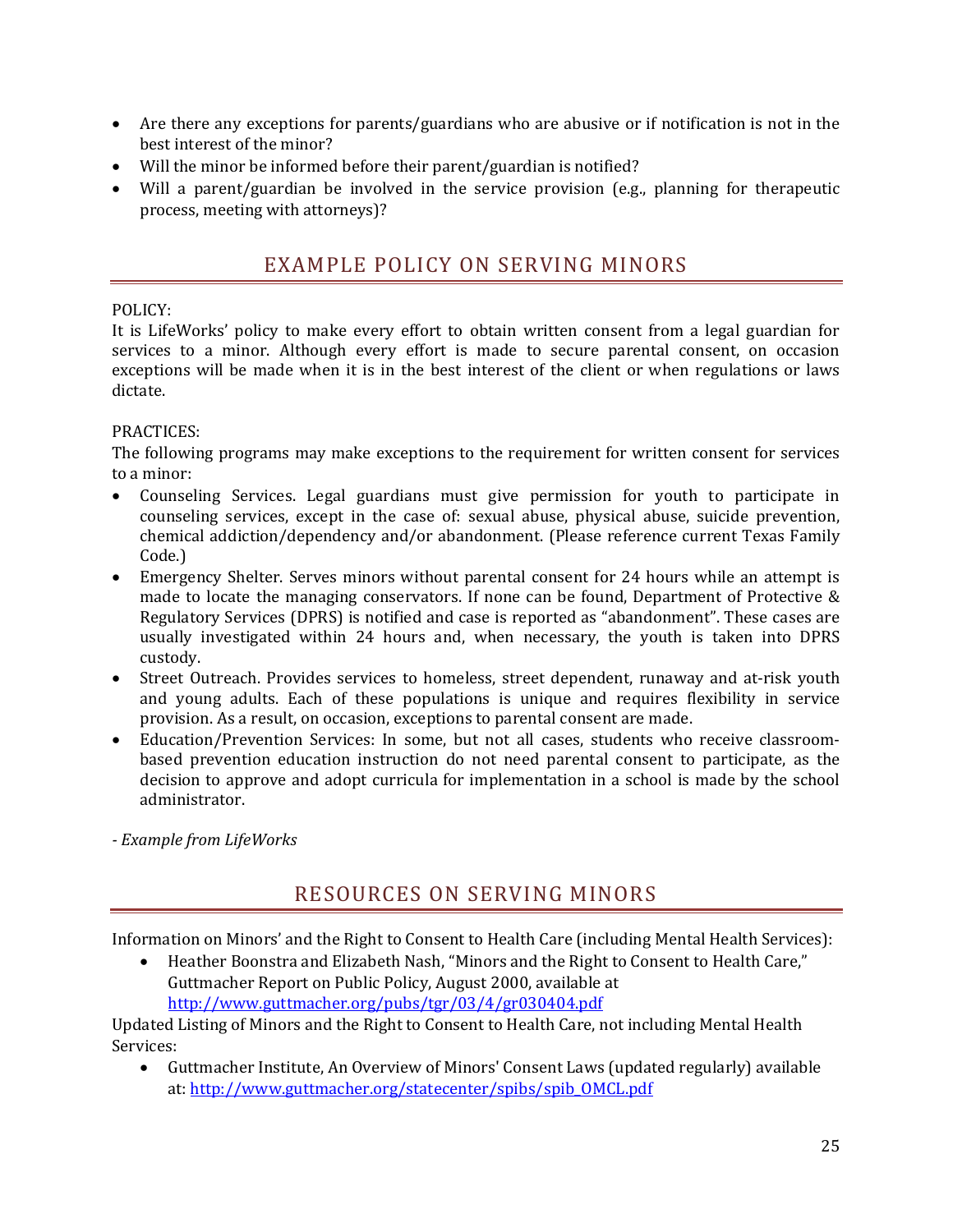# APPENDIX I – SAMPLE DEFINITIONS

## **YOUTH RELATED TERMS**

**Minor**: A person who is under the age of 18.

**Emancipated Minor**: A person under the age of 18 who has completed the emancipation process and has been declared legally adult.

**Mature Minor:** Person under the age of 18 who is not emancipated but who is determined by [organization's] staff to be capable of making decisions without the involvement of their parent/guardian.

**Child**: A person between the ages of 0‐11.

**Teen**: A person between the ages of 12‐19.

**Young Adult**: A person between the ages of 18‐24.

**Youth**: A person between the ages of 12‐24.

**Adolescent**: A person between 12‐24.

**Adult**: A person over the age of 18.

**Parent/Guardian**: Person who is either the legal parent of or legal guardian of a minor [as defined by jurisdictional law]. Also applies to someone who has otherwise been given legal custody of a minor but who is not technically that minor's parent or legal guardian.

## **ABUSE RELATED TERMS**

**Dating partner**: any person, regardless of sex or gender identity, involved in a relationship with another person, where the relationship is primarily characterized by social contact of a sexual or romantic nature, whether casual, serious, short‐term, or long‐term.

**Dating abuse**: the use of abusive behaviors by a person to harm, threaten, intimidate, or control a current or former dating partner. Dating abuse includes but is not limited to:

**Physical abuse**: any intentional unwanted contact with the victim's body by either the perpetrator or an object within the perpetrator's control, regardless of whether such contact causes pain or injury to the victim.

**Emotional abuse**: the intentional infliction of mental or emotional distress by threat, coercion, stalking, humiliation, or unwanted other verbal or nonverbal conduct, in person or through digital communication.

**Sexual abuse**: any sexual behavior or contact by the perpetrator that is unwanted by the victim and/or interferes with the victim's ability to consent to or control the circumstances of sexual behavior.

**Survivor/Victim**: person who is or who has experienced dating abuse or sexual abuse. **Offender/Perpetrator:** person who has committed any act or threat of dating or sexual abuse.

**Predominant Aggressor**: the person determined to be the most significant, rather than the first, aggressor taking into consideration the circumstances of both the immediate incident and the course of conduct by the partners during the entirety of the relationship.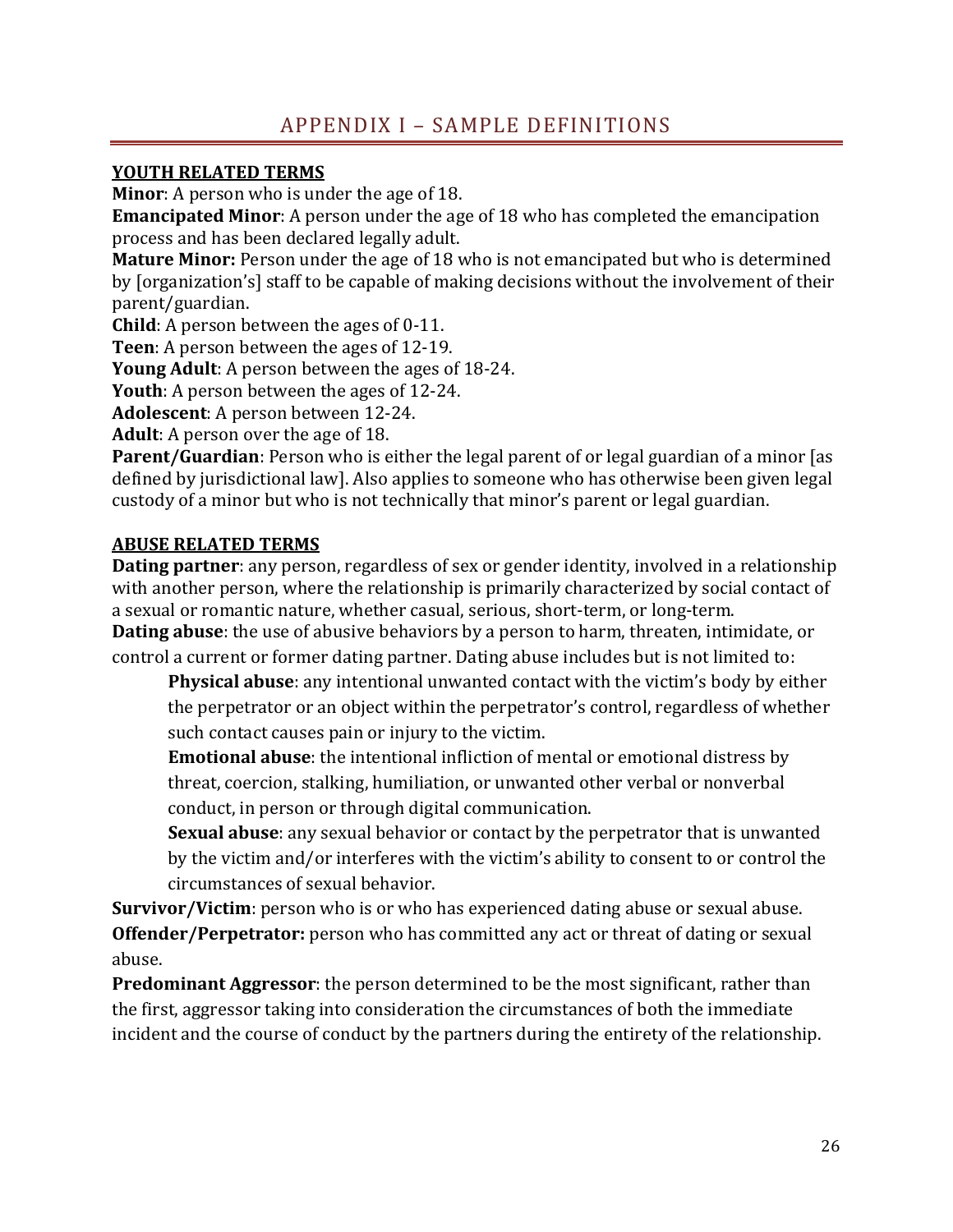# APPENDIX II – POLICIES THROUGH A YOUTH LENS

## **Writing about "youth" in all policies**

- Are terms such as children, youth, teens, adolescents, or young people used in your policies? Do you differentiate between children of clients and youth who are clients?
- Are these terms used consistently throughout your organization's policies and practices?
- Is the word "minor" used? If so, do you use your state's legal definition of minor? Do you include your state's exceptions (e.g., if a young person is married, they are no longer legally a minor)?
	- o *Tip: Use Ctrl+F to locate all uses of the word "youth" (for example) in your policies and make sure the term is defined somewhere and that it is used consistently.*

## **Sharing information about minor participants**

- Does your release policy state what to do if a minor wants you to share their information with outside entities?
- Do you include a policy about notifying parents/guardians to obtain consent for the release (when required)? Is there space on your release form for a parent or guardian's co‐signature?
	- o *Possible policies: Confidentiality, Release of Information, Referral*
- Does your organization share information with minors' parents/guardians? If yes, how do you notify the minor that their information may be shared? If no, are there ever exceptions?
- Are minors asked to consent before their information is disclosed? Are they notified after a disclosure has been made?
	- o *Possible policies: Confidentiality, Release of Information, Mandatory Reporting*

## **Mandatory reporting beyond "typical" child abuse**

- Does your state's definition of child abuse include abuse done to a minor by a peer (including dating violence and sexual assault)?
- Does your policy state what to do if a minor participant discloses that they are sexually active? Does that need to be reported as "statutory rape" based on your state's law?
- Do you alert participants about your organization's mandatory reporting requirements before they disclose information about their situation?
	- o *Possible policies: Mandatory Reporting, Confidentiality*

## **Minor participants' interaction with your organization**

- Which of your organization's services can a minor access?
- Can a minor consent to your organization's services without parent/guardian permission?
- Do you have to notify or involve a parent/guardian? Do you notify minors before the parent/guardian or restrict the content of the notification?
- Do your confidentiality requirements prohibit you from notifying a parent/guardian? Are there any exceptions to these requirements?
	- o *Possible policies: Confidentiality, Eligibility for Services*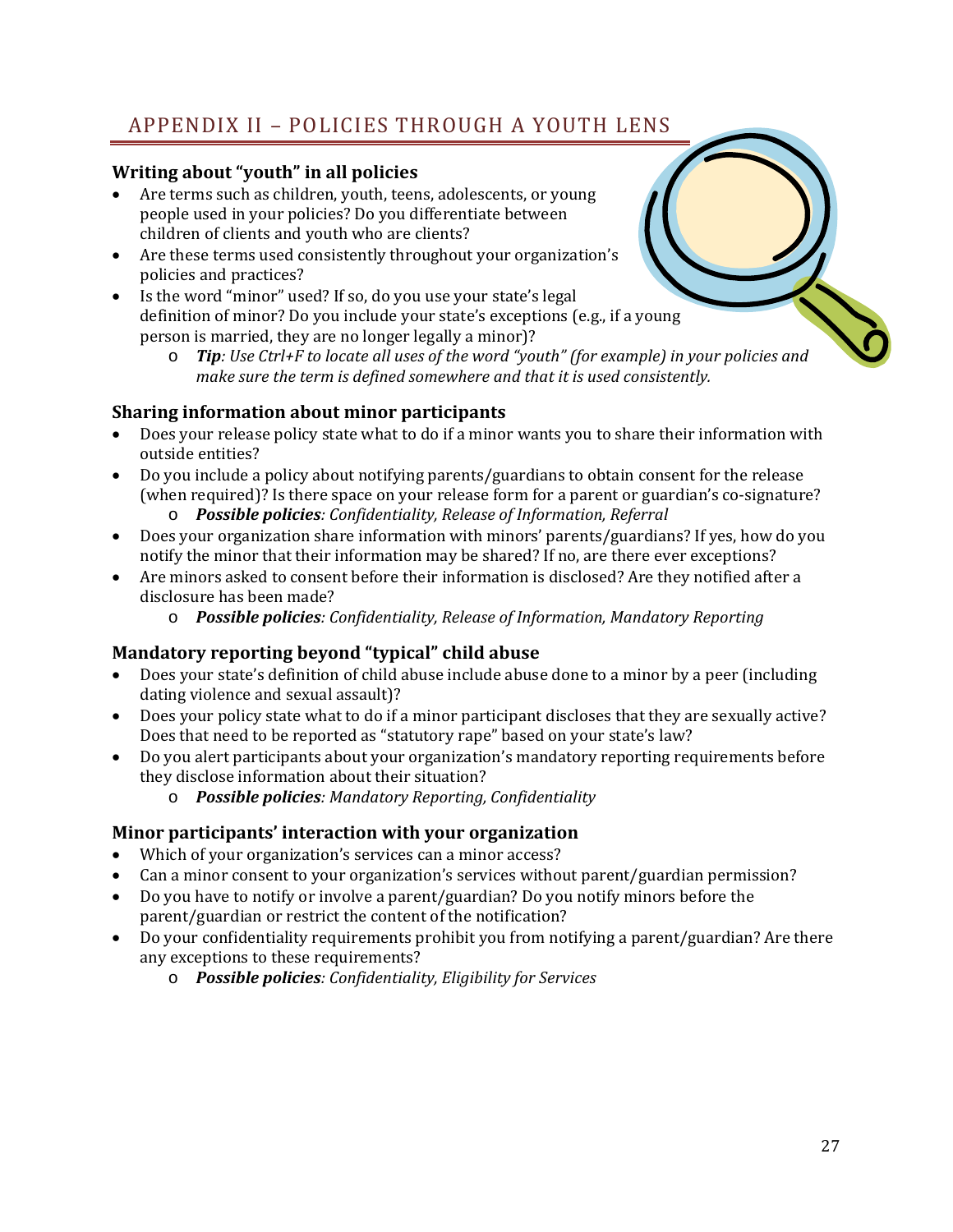The following release was created by the Confidentiality Institute and is a model for a release that is written, time‐limited, accessible, uniform, and detailed. Note, this sample release is to be used when minor participants' can seek services independently, and therefore can consent to the release of information without a parent/guardian's consent. See Appendix III.B for a sample release to use when parent/guardian signature is required.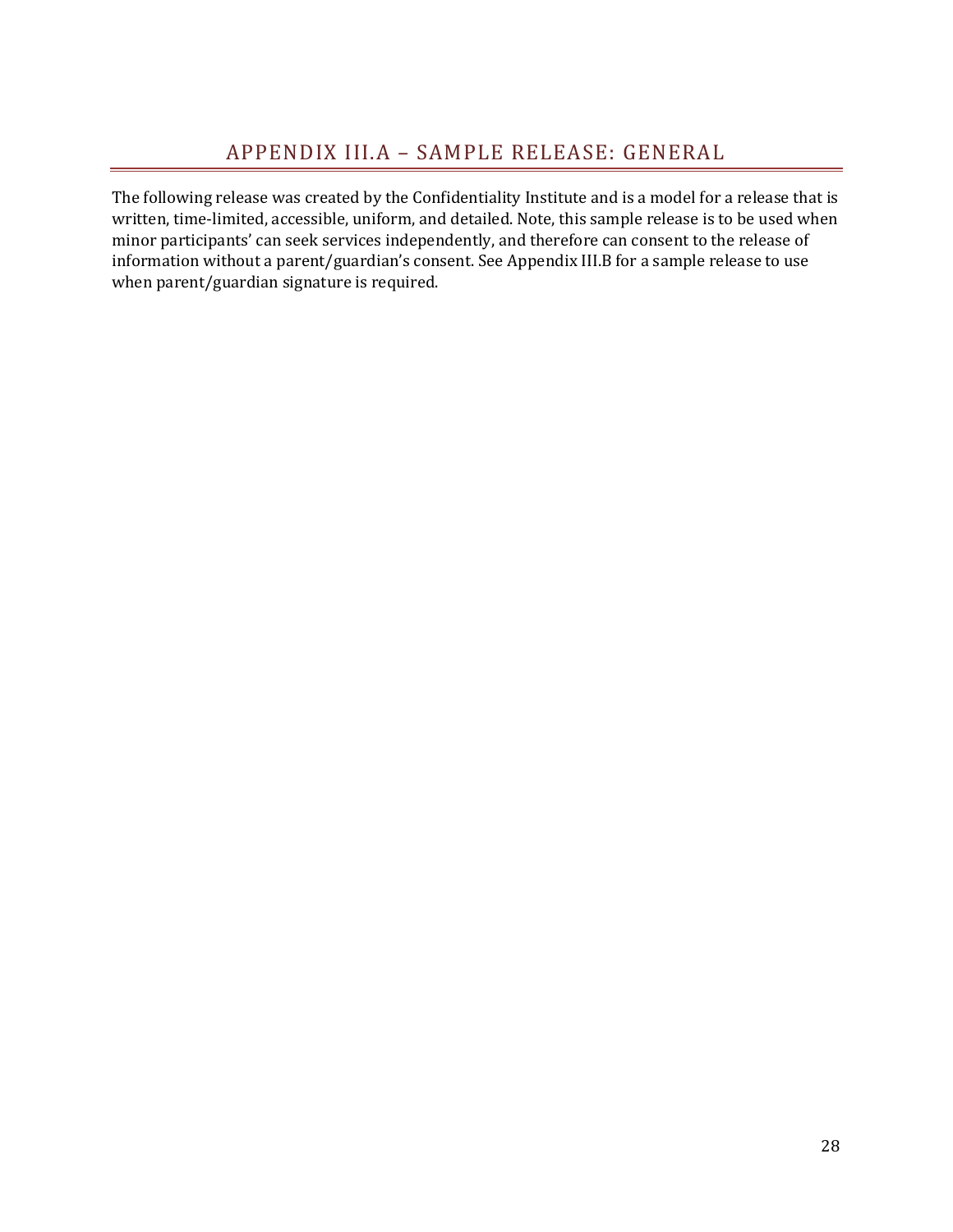#### [APPROPRIATE AGENCY LETTERHEAD]

**READ FIRST:** Before you decide whether or not to let [Program/Agency Name] share some of your confidential information with another agency or person, an advocate at [Program/Agency Name] will discuss with you all alternatives and any potential risks and benefits that could result from sharing your confidential information. If you decide you want [Program/Agency Name] to release some of your confidential information, you can use this form to choose what is shared, how it's shared, with whom, and for how long.

I understand that [Program/Agency Name] has an obligation to keep my personal information, identifying information, and my records confidential. I also understand that I can choose to allow [Program/Agency Name] to release some of my personal information to certain individuals or agencies.

|      | , authorize [Program/Agency Name] to share the following specific information with: |  |  |  |
|------|-------------------------------------------------------------------------------------|--|--|--|
| name |                                                                                     |  |  |  |

| Name:<br>Who I want to<br>Specific Office at Agency:<br>have my<br>Phone Number:<br>information: |
|--------------------------------------------------------------------------------------------------|
|--------------------------------------------------------------------------------------------------|

The information may be shared:  $\Box$  in person  $\Box$  by phone  $\Box$  by fax  $\Box$  by mail  $\Box$  by e-mail  *I understand that electronic mail (e-mail) is not confidential and can be intercepted and read by other people.*

| What info about me<br>will be shared:   | (List as specifically as possible, for example: name, dates of service, any documents). |
|-----------------------------------------|-----------------------------------------------------------------------------------------|
| Why I want my info<br>shared: (purpose) | (List as specifically as possible, for example: to receive benefits).                   |

Please Note: there is a risk that a limited release of information can potentially open up access by others to all of your confidential information held by [Program/Agency Name].

#### **I understand:**

 That I do not have to sign a release form. I do not have to allow [Program/Agency Name] to share my information. Signing a release form is completely voluntary. That this release is limited to what I write above. If I would like [Program/Agency Name] to release information about me in the future, I will need to sign another written, timelimited release.

 That releasing information about me could give another agency or person information about my location and would confirm that I have been receiving services from [Program/Agency Name].

 That [Program/Agency Name] and I may not be able to control what happens to my information once it has been released to the above person or agency, and that the agency or person getting my information may be required by law or practice to share it with others.

**This release expires on** \_\_\_\_\_\_\_\_\_\_\_\_\_ \_\_\_\_\_\_\_\_\_\_

Date Time

*Expiration should meet the needs of the victim, which is typically no more than 15-30 days, but may be shorter or longer.*

**I understand that this release is valid when I sign it and that I may withdraw my consent to this release at any time either orally or in writing.** 

| Signed:_____________________                                                                                     | Date:<br>Time: when the control of the control of the control of the control of the control of the control of the control of the control of the control of the control of the control of the control of the control of the control of t | Witness: <u>www.community.com</u> |  |  |  |
|------------------------------------------------------------------------------------------------------------------|-----------------------------------------------------------------------------------------------------------------------------------------------------------------------------------------------------------------------------------------|-----------------------------------|--|--|--|
| Reaffirmation and Extension (if additional time is necessary to meet the purpose of this release)                |                                                                                                                                                                                                                                         |                                   |  |  |  |
| I confirm that this release is still valid, and I would like to extend the release until<br>New Date<br>New Time |                                                                                                                                                                                                                                         |                                   |  |  |  |
| Signed:                                                                                                          | Date:                                                                                                                                                                                                                                   | Witness:                          |  |  |  |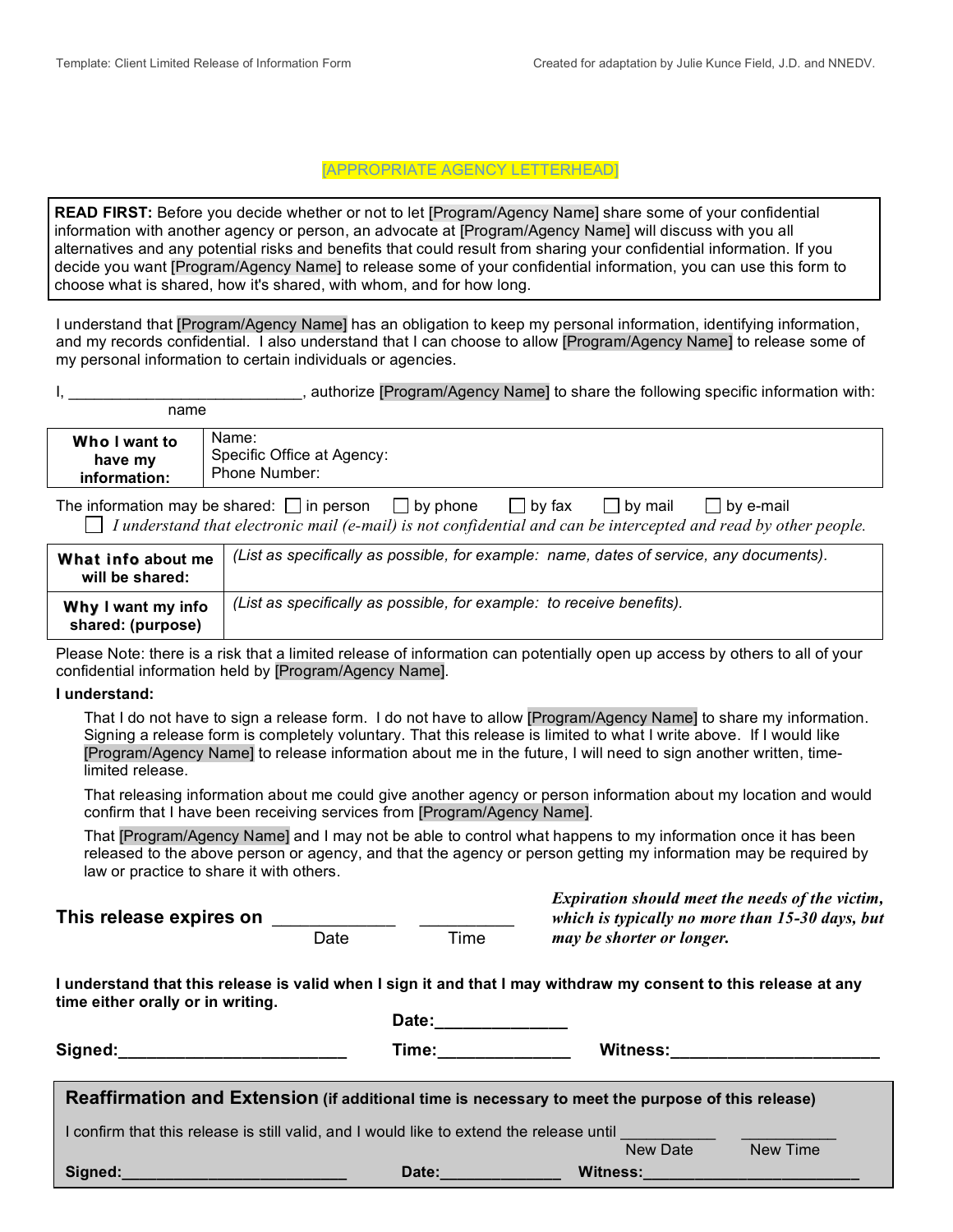# APPENDIX III.B – SAMPLE RELEASE: WITH CONSENT FROM AN UNEMANCIPATED MINOR AND THE MINOR'S PARENT/GUARDIAN

As described in Chapter 2 – Confidentiality, service providers may sometimes need to obtain written consent from an unemancipated minor participant and the minor participant's non-abusive parent. The following release is based on the Confidentiality Institute's model release and also includes space for an unemancipated minor's parent/guardian to consent and sign.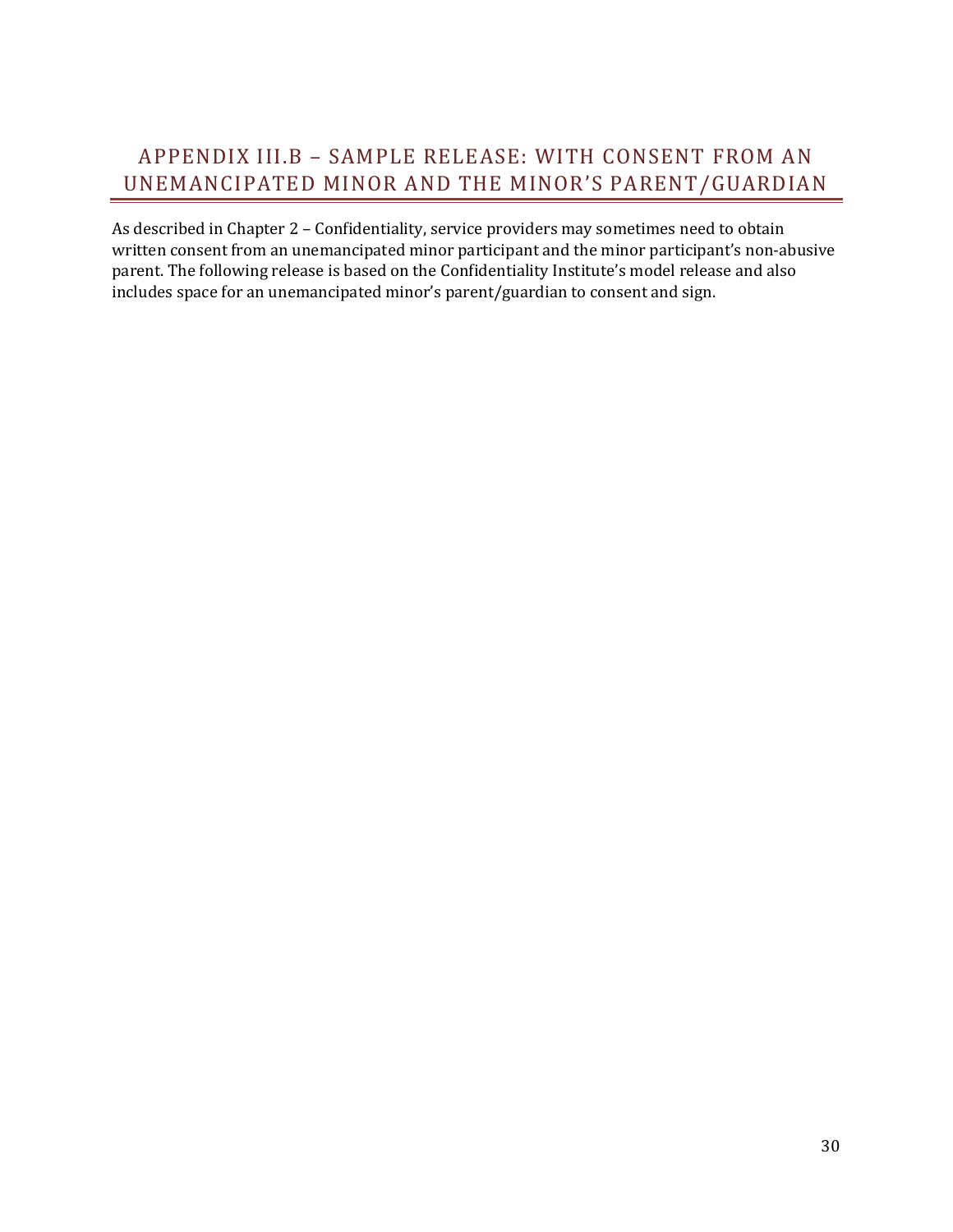### [APPROPRIATE AGENCY LETTERHEAD]

**READ FIRST: PARTICIPANT** – Before you decide whether or not to let [Program/Agency Name] share some of your confidential information with another agency or person, an advocate at [Program/Agency Name] will discuss with you all alternatives and any potential risks and benefits that could result from sharing the confidential information and whether and why your parent/guardian's consent to release information is required. If you decide you want [Program/Agency Name] to release some of your confidential information, you can use this form to choose what is shared, how it's shared, with whom, and for how long.

**READ FIRST: PARENT/GUARDIAN** – Before you decide whether or not to let [Program/Agency Name] share some of your child's confidential information with another agency or person, an advocate at [Program/Agency Name] will discuss with you all alternatives and any potential risks and benefits that could result from sharing the confidential information. If you decide you want [Program/Agency Name] to release some of your child's information, you can use this form to choose what is shared, how it's shared, with whom, and for how long.

#### **PARTICIPANT**:

I understand that [Program/Agency Name] has an obligation to keep my personal information, identifying information, and my records confidential. I also understand that I can choose to allow [Program/Agency Name] to release some of my personal information to certain individuals or agencies. I also understand that because I am an unemancipated minor, my parent/guardian must also consent to my information being released.

I, Letter the specific information listed below: authorize [Program/Agency Name] to share the specific information listed below:  *Participant's Name* 

#### **PARTICIPANT'S PARENT OR GUARDIAN**

I understand that [Program/Agency Name] has an obligation to keep my minor child's personal information, identifying information, and records confidential. I also understand that I can choose to allow [Program/Agency Name] to release some of my minor child's personal information to certain individuals or agencies. I also understand that because I am the parent/guardian of a minor child obtaining services from [Program/Agency Name], that both I and my minor child must consent to this information being released.

I, \_\_\_\_\_\_\_\_\_\_\_\_\_\_\_\_\_\_\_\_\_\_\_\_\_\_\_\_\_\_, authorize [Program/Agency Name] to share the specific information listed below:  *Participant's Parent/Guardian's Name* 

**[RELEASE INFORMATION: To be filled out by Participant with assistance of Participant's Parent/Guardian]** 

| Who I want to | Name:                      |
|---------------|----------------------------|
| have my       | Specific Office at Agency: |
| information:  | Phone Number               |

The information may be shared:  $\Box$  in person  $\Box$  by phone  $\Box$  by fax  $\Box$  by mail  $\Box$  by email

| $\Box$ I understand that electronic mail (e-mail) is not confidential and can be intercepted and read by other people |                                                                                                                   |  |  |  |
|-----------------------------------------------------------------------------------------------------------------------|-------------------------------------------------------------------------------------------------------------------|--|--|--|
|                                                                                                                       | What info about me $\int$ (List as specifically as possible, for example: name, dates of service, any documents.) |  |  |  |
| will be shared:                                                                                                       |                                                                                                                   |  |  |  |
| Why I want my info                                                                                                    | (List as specifically as possible, for example: to receive benefits.)                                             |  |  |  |
| shared: (purpose)                                                                                                     |                                                                                                                   |  |  |  |

Please Note: there is a risk that a limited release of information can potentially open up access by others to all of your confidential information held by [Program/Agency Name].

I, [Program Participant] understand:

- $\Box$  That I do not have to sign a release form. I do not have to allow [Program/Agency Name] to share my information. Signing a release form is completely voluntary. That this release is limited to what I write above. If I would like [Program/Agency Name] to release information about me in the future, I will need to sign another written, timelimited release.
- $\Box$  That releasing information about me could give another agency or person information about my location and would confirm that I have been receiving services from [Program/Agency Name].
- $\Box$  That [Program/Agency Name] and I may not be able to control what happens to my information once it has been released to the above person or agency, and that the agency or person getting my information may be required by law or practice to share it with others.

Participant Initials: \_\_\_\_\_\_\_\_\_\_ Parent/Guardian Initials \_\_\_\_\_